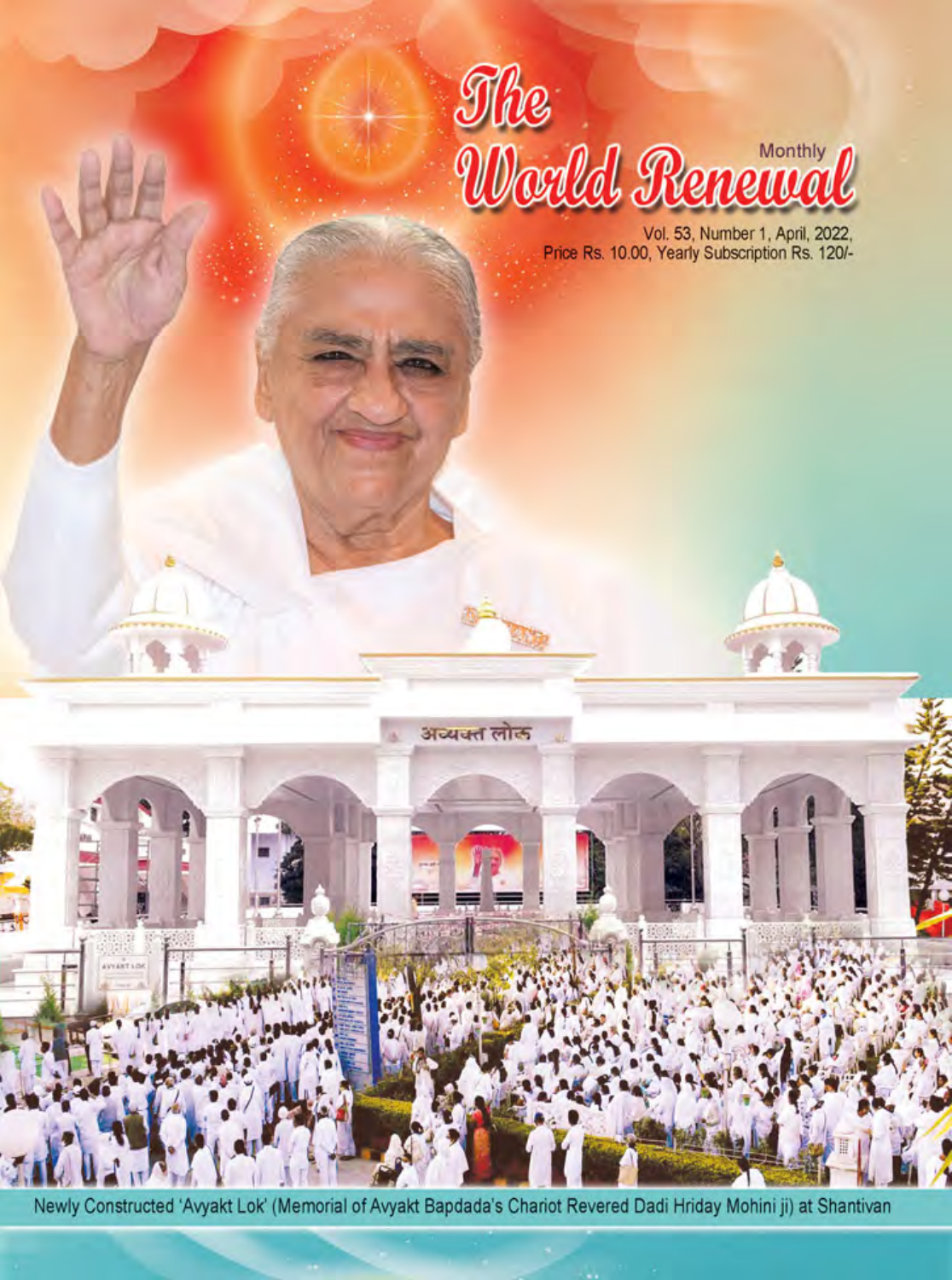

Gurugram (ORC): Mr. Ajay Bhatt, Minister of State for<br>Defence is addressing a Programme for Security Services<br>Officers while event is being inaugurated by Vice Admiral<br>SN Ghormade, Vice Admiral Deepak Kapoor, Lt Gen (retd) Om Prakash, BK Ashok Gaba, BK Shukla and others.



Bilaspur: HE Anusuiya Uikey, Hon'ble Governor of CG is honouring BK Swati by presenting 'IBC24 Nari Ratna Samman 2022'.



Kohima: Prof. Jagdish Mukhi, HE Governor of Nagaland is being applied tilak during Holi celebrations by BK Rupa.



Mumbai (Ghatkopar): HE Bhagat Singh Koshyari, Hon'ble Governor of Maharashtra is being presented a huge portrait of Shri Laxmi - Shri Narayan by BK Nalini at Raj Bhavan.



Raipur (Shanti Sarovar): Inaugurating the Road Safety Motor Bike Rally are Mr. Arun Dev Gautam, Home Secretary, Dr. Girish Chandel, VC of Indira Gandhi Agricultural University, Mr. MR Mandavi, ASP (Traffic), BK Kamala & BK Suresh.



Bhopal: A National Media Conference is being inaugurated by Prof. Sanjay Dwivedi, DG of Indian Institute of Mass Communication, Dr. Rakhi Tiwari, HoD, Makhanlal Chaturvedi National University of Journalism and Communication, BK Reena, BK Sushant and others.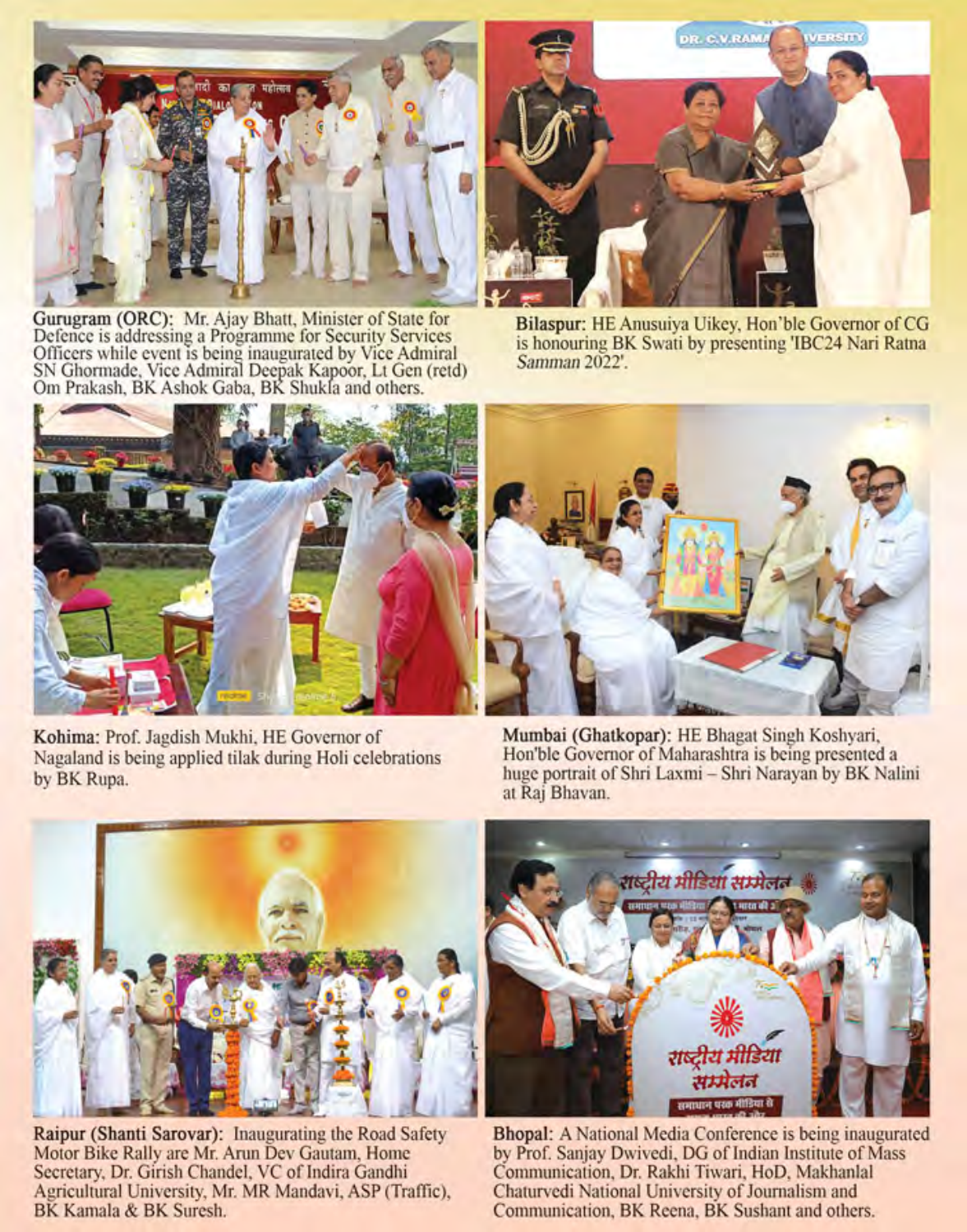### **From the mighty pen of Sanjay**

# *IS RELIGION SERVING ITS REAL PURPOSE TODAY?*

eligion, in the beginning of the<br>Modern Age, was equated with<br>persecution of those who did not believe in Modern Age, was equated with blind faith, fanaticism and with persecution of those who did not believe in their religious dogmas. The history of Europe, that of Asia and the Middle East have been full of instances, showing how people of one religion persecuted those who differed from them in interpretation of the same dogmas. Thus religion, because of its own narrow and jingoistic attitude, earned the title of blind faith because its followers had closed their mind to any new, more rational thought. And, while the religious people stuck to their dogmas, they had little tolerance towards those who differed from them. Despite the rapid advance in Natural and Biological Sciences, religions retained a large number of anachronistic traditions and

also rituals and superstitions and, therefore, some people considered religion as another name for a bundle of rituals and superstitions. Again, in the name of service to their own religion, many greedy tyrants marched at the head of big columns of armed forces into the neighbouring countries and not only did they convert the illiterate and defence-less masses and others into their religion through coercion, threats, persecution and torture but also indulged into heinous crimes of plunder, loot, molestation and arson and subjugated countries and nations for their individual or dynastic benefit.

All through this period of about two thousand years, religion has also been a major cause of war between sects,

### **(Contd. ... on page no. 34)**

#### **CONTENTS** - Is Religion Serving Its Purpose?........ 3 - Constellation of Spiritual Stars (Editorial) ................................. 4 - A Life Full of Positivity.................... 7 - A True Ruler .................................... 10 - Indore Girls Hostel......................... 11 - Positive Thoughts Based Living...... 13 - Words of Wisdom........................... 15  $\ddot{\phantom{a}}$  $\ddot{\phantom{a}}$  $\ddot{\phantom{a}}$  $\ddot{\phantom{a}}$  $\ddot{\phantom{a}}$  $\ddot{\phantom{a}}$  $\ddot{\phantom{a}}$

- RemembranceofGod.......................... 16

| 19                                 |
|------------------------------------|
|                                    |
|                                    |
|                                    |
|                                    |
|                                    |
| * Staying Beyond Mortal World30    |
| Crystalizing Dreams into Reality33 |
|                                    |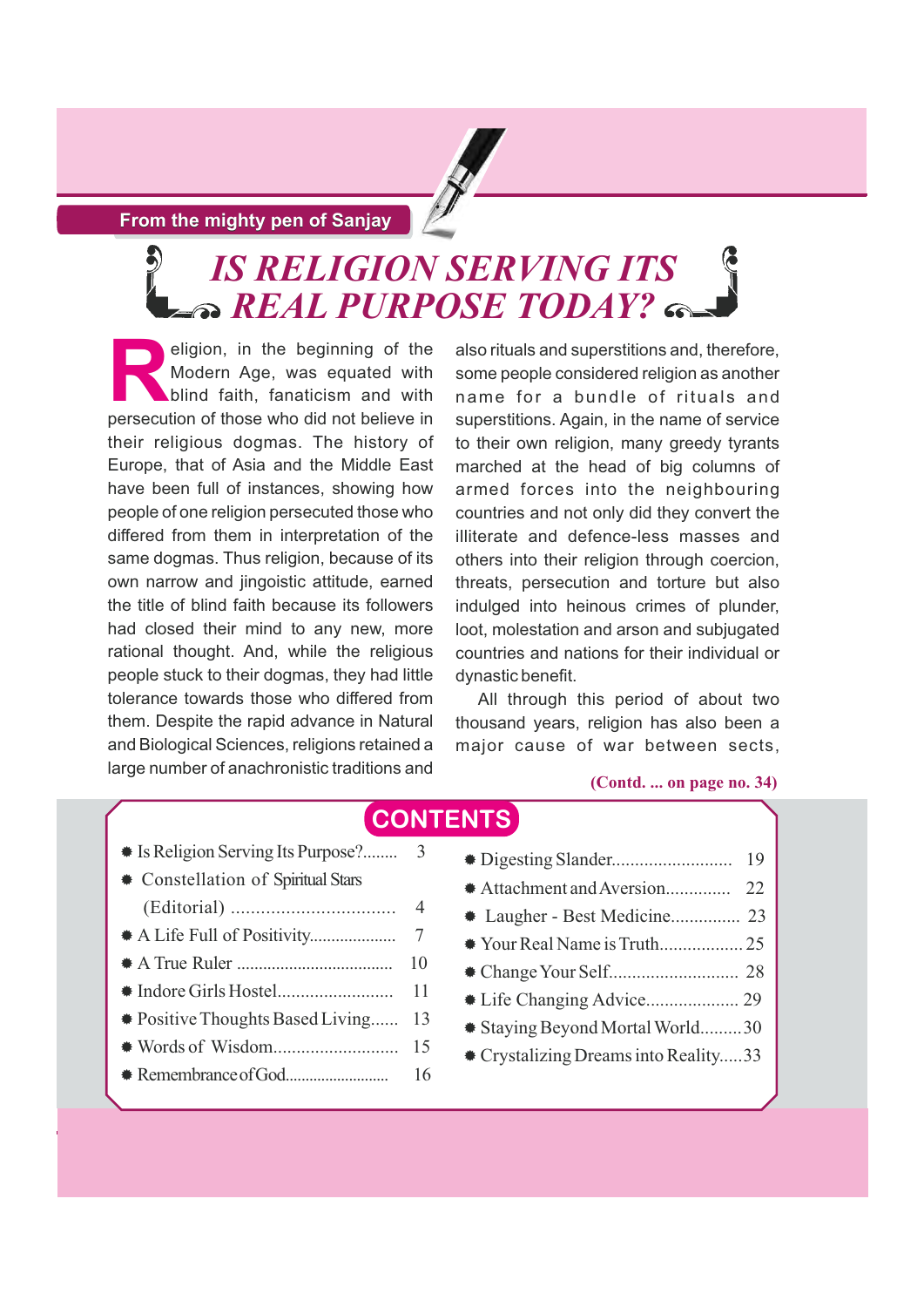# **E d i t o r i a l**



# **CONSTELLATION OF SPIRITUAL STARS**



**O**n 11th March 2022, we observed<br>the first anniversary of Revered<br>Dadi Hriday Mohiniji's ascension the first anniversary of Revered Dadi Hriday Mohiniji's ascension to the *avyakt* stage. The entire divine family came together in person and online to pay their heart-felt tributes, as all of us have deeply benefitted from Dadiji's role of being the precious medium for **Avyakt** Meetings for half a century. The global BK family has lovingly expressed their appreciation and gratitude by setting up a befitting Memorial, which has been named '**Avyakt Lok**', and symbolizes the purity and divinity of Avyakt BapDada's chariot. **Built in pure white marble, it has a symbolic Stambh (Pillar) in the centre, which represents Dadiji's most prominent qualities of 'Dignity, 'Dedication', 'Detachment' and 'Divinity'.**

Most BK sisters and brothers who have been visiting Shantivan spend their valuable time in meditation at Avyakt Lok, sitting very close to the glowing light of Shiv Baba, on the top of the *Stambh*, to recharge their inner selves. Respected Dadiji's entire life was founded on self-respect and the intoxication of how unique and special we spiritual children are in the entire world and how giving respect to others help them to develop their own stage of peace and joy. Though Avyakt Lok is open all the time, a majority of sisters and brothers derive immense benefit from the evening meditations.

After the inauguration of this divine place on 11th March, the present Administrative Head of the Brahma Kumaris institution: Revered Dadi Ratan Mohiniji and other



senior divine sisters and brothers gathered together in Dadi Gulzarji's Cottage, and shared experiences about the times of learning andclosenesstoDadi Gulzarji. It was a very enriching get-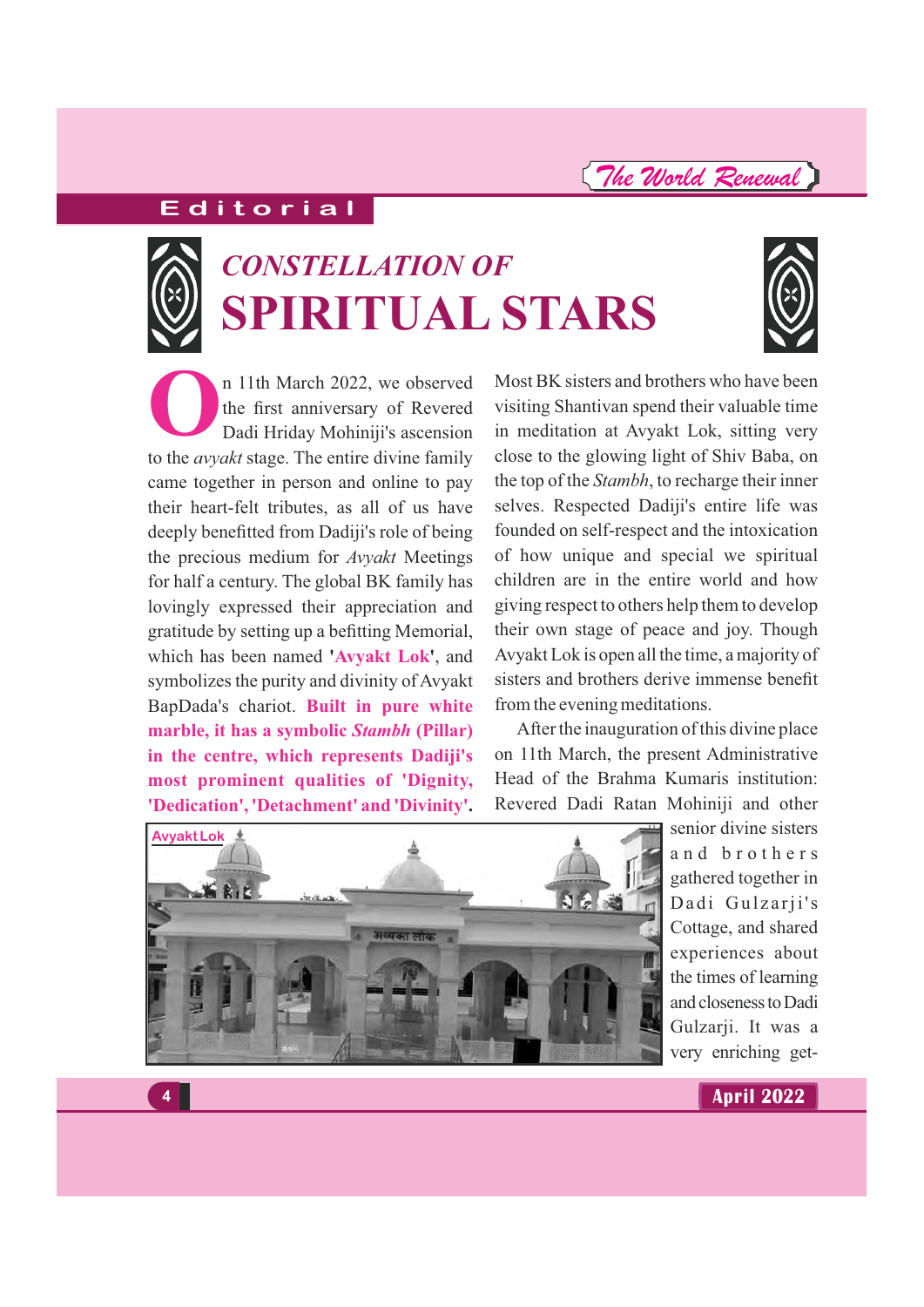together for about 200 people from all over India as well as some main instruments from foreign lands. Everyone appreciated the beautiful and sweet memorial created in honour of Respected Dadi Hriday Mohiniji.

Just a few days later, we honoured Revered Dadi Jankiji's second Day of Remembrance on 27th March 2022 with great reverence and piety. After paying respects at *Shakti Stambh*, Dadiji's Memorial in Shantivan, most of the seniors assembled again in Dadi Jankiji's Cottage, to experience the powerful vibrations and share their experiences with Dadiji on different occasions.

On both memorial days, *Bhog* was offered to Respected Dadi Hriday Mohiniji and Revered Dadi Jankiji respectively, in Diamond Hall, by BK Mohini Didi. The sanctity of the atmosphere during the Offerings *Bhog* was remarkable, and the inspirations we received through the *Bhog* Messages will continue to guide and motivate us on our

spiritual journeys.

The Dadis' unparalleled acts of divine wisdom and humour as well were recalled fondly. A few Speakers shared how the Dadis served the elite, the intellectuals and seekers of spirituality in Bharat as well as many-many other countries. Their deep, divine insight and appreciative relationships with everyone: young or old, prominent or simple, continue to endear them to our hearts. Such is the powerful impact left on hundreds and thousands all over the world by the Rajyoginis of 93 years and 104 years respectively.

The Brahmin family also relished Brahma Bhojan on both occasions comprising of dishes which were favoured by the Dadis! The aim for many to visit Madhuban after a long gap of lockdown and restrictions was further enhanced with these two unforgettable events, as these added more depth to their spiritual endeavours and well-being.

### **THE CONFLUENCE OF SENIOR & MAIN INSTRUMENTS OF BRAHMA KUMARIS GODLY SERVICES** *in Bharat and Nepal for the Annual Service Meeting from 5th-12th April 2022, Shantivan*

Unlike every year, we could not meet together in the month of April for last two years due to the pandemic of COVID-19. Some of our very experienced and dear divine brothers and sisters who departed

within this time frame (mostly by succumbing to the deadly Corona virus), will be missed during our week-long meeting especially. They will be remembered and praised for their sincere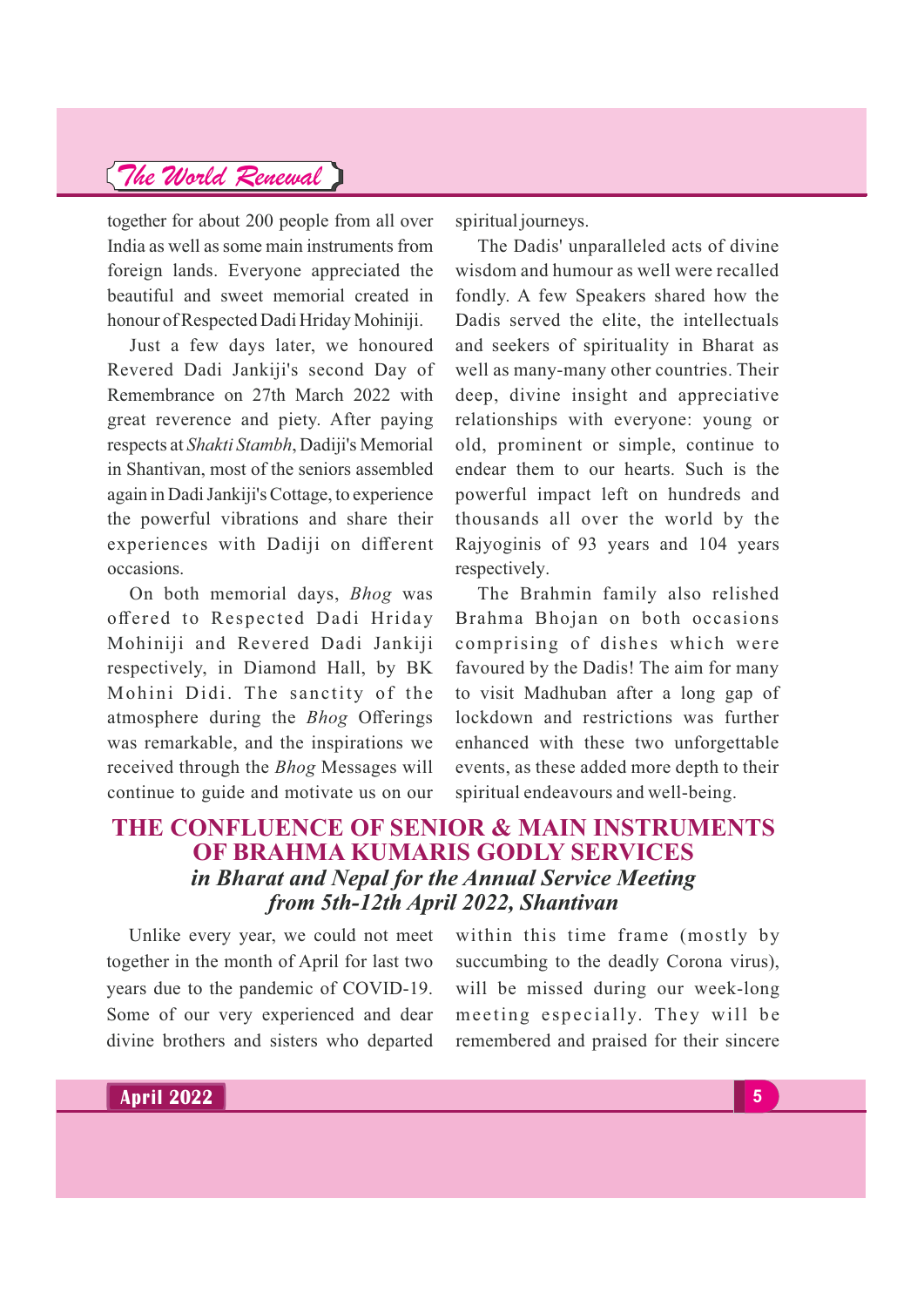dedication, deep love for the Supreme Father and the divine family and for investing their time, skills and breathe throughout their lives in serving thousands spiritually. We will continue to recollect their contributions in furthering spiritual educational services in Bharat as well as other countries. We are sure that they must be flying around in their angelic costume benefitting many souls through their vibrations of peace, love and happiness. Our salutations to each one!!

TheAnnual Service Meeting is designed in a way that all participants may enrich it with their age-old experiences in all aspects of Spiritual Life-Style and Godly Service.

There will be video presentations prepared by each Zone or Retreat Centre on their service activities of the last 2 years. We are sure these presentations will create a very lively and homely atmosphere.

Around 30 different themes are to be adopted by the Zones or Godly Service Wings that will help steer the planning of projects and events to be carried out this year. Many are considering plans for some special Meditation Programmes on Self Empowerment, Refinement and Rejuvenation.

Most of our respected and divine instruments have explored the depths of spirituality and the consciousness of eternity for so many decades, and will definitely share secrets of their realisations on the basis of intense hours of Meditation in silence. Whether it's spiritual teachers or students, we are all inclined to play our roles in life with full spiritual intoxication, but the depressive and heavy atmosphere all around requires deep understanding of Godly wisdom, especially in connection with the bond between Self and the Supreme. The more we ourselves practice continuous hours of meditation practices, the quality of the self improves tangibly, and one can live with fearlessness and dignity.

It is interesting to hear about how much benefit our divine sisters and brothers brought to thousands during the periods of lock down by organizing online Seminars/Classes/Lectures, and inviting highly placed professionals and influencers to share the platform with the Brahma Kumaris. As per advice received from Avyakt BapDada, we will be focusing on finding ways to reach every individual all over the globe to share the joys of being soulconscious and connecting with the Supreme.

Let's hope that this Meeting results in the most beautiful gifts of peace and happiness to be shared with all of humanity!

*– B. K. Nirwair*

**6**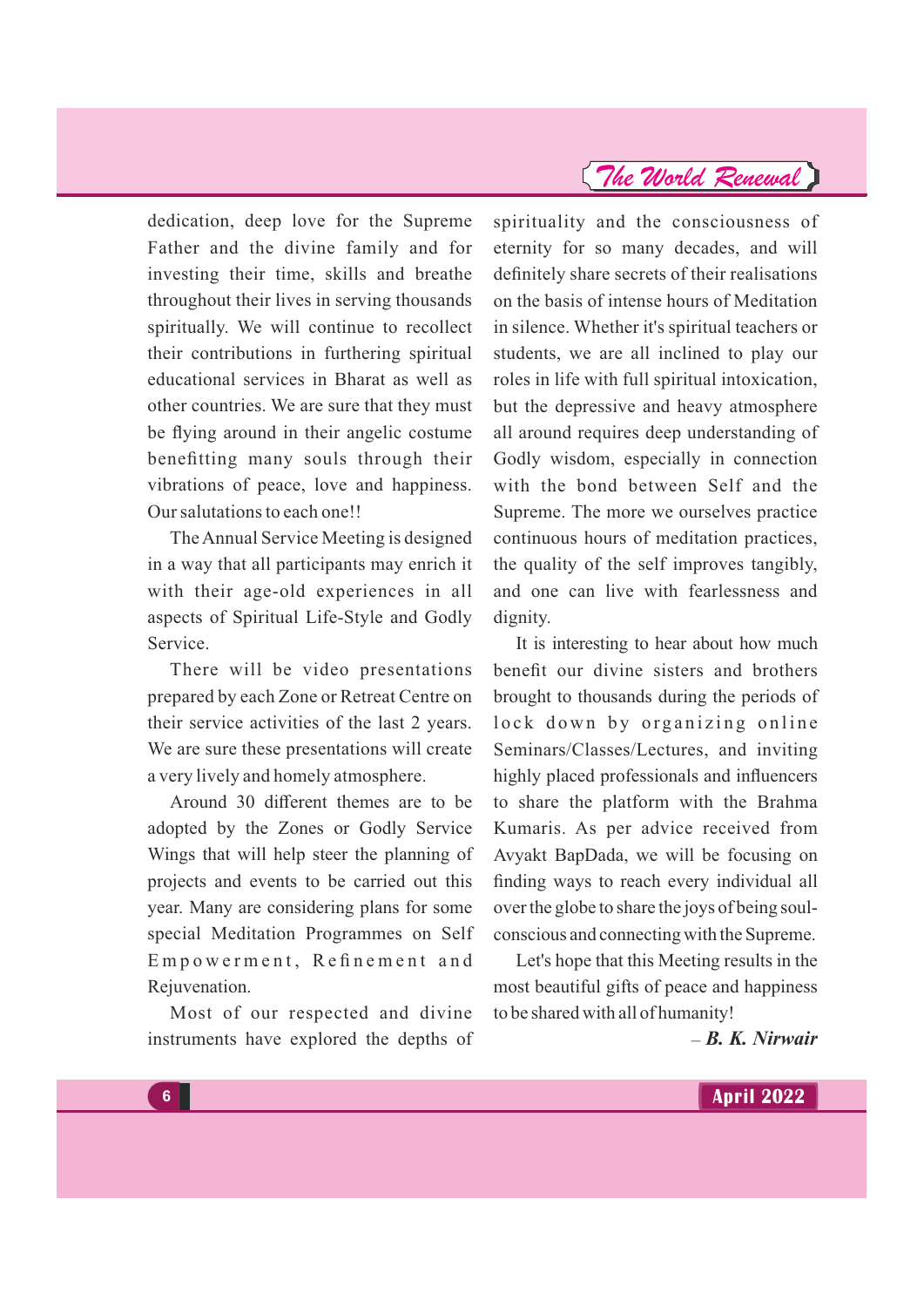*The World Renewal*

*A LIFE FULL OF POSITIVITY*

**Do not leave the mind empty; always fill it with the right thoughts**



**Prof. Onkar Chand, Shantivan**

It is good and very grand to conquer external nature, but grander still to conquer our internal nature. It is grand and good to know the laws that govern the t is good and very grand to conquer external nature, but grander still to conquer our internal nature. It is grand stars and planets; it is infinitely grander and better to know the laws that govern the passions, the feelings, and the will, of mankind. – **Swami Vivekananda**

Our life is a beautiful journey in which useless waste thoughts fill a kind of poison inside our mind which does not allow us to enjoy this journey. **Most of our sorrows are also caused by unnecessary worries resulting from waste thoughts.** These make us empty inside, due to which many types of physical diseases arise in us after a long time. These worries first affect our mind and then it affects our body.

Human beings experience the same environment around them as they think. The basis of both our happiness and sorrow is the thoughts arising in our mind. We make our lives according to our thoughts. It is said that everything first begins in the mind. If we want to bring a happy world then we have to make our mind positive and powerful. Waste thoughts destroy the power of the soul. Due to this our precious treasure of time and energy is wasted, which does not

### come back again. **What is the harm from waste thoughts?**

It is very well known fact that thoughts consume our energy and affect our mind and body. If we are creating too many thoughts per minute than our mental energy will deplete with a very fast rate, and we'll feel low and dispersed throughout the day. Not only this, but other problems are also caused by over thinking such as anxiety, mood off, negativity, low energies, oversleeping, tiredness, depression.

Due to waste and useless thoughts, the battery of our soul gets discharged, our enthusiasm starts decreasing, we are cut off from the world, the mind starts feeling a strange fear, we do not even allow our people to move forward, we get surrounded by apprehension which results in failure, despair increases, we think less about ourselves and more about others due to which failure starts coming instead of success in our life.

Invaluable time of life is wasted due to useless thoughts of the mind. The worm of

**Only those, who serve with cheers, are the real servers. 7**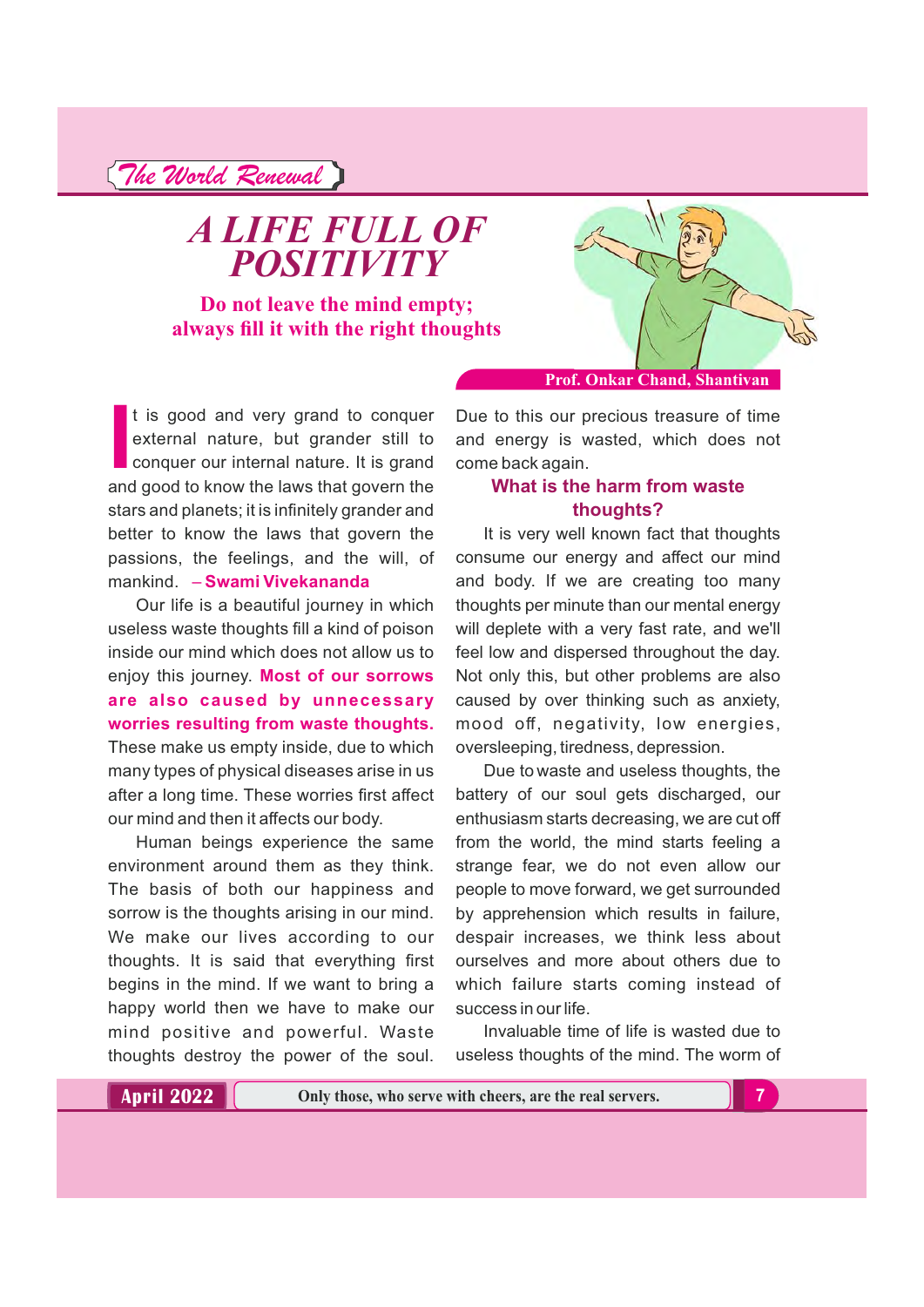worthless thoughts makes a person hollow from inside, due to which the soul becomes powerless. To become free from useless thoughts is the true sadhana *i.e.* spiritual effort.

The mind never wants to be empty. If there are no right thoughts in the mind, then useless thoughts come secretly and make the person restless. These take us back to the past and create regrets that we would have not done this or we would have done that. These also lead us to the worries of the future, where all kinds of imaginations, fears of failures, and fears of unhappiness remain. There is negativity in these thoughts. These thoughts scare us and create feelings like guilt, anxiety in us. They rule us by occupying the empty mind. There is no truth in these, but by getting lost in them, we get away from ourselves and our loved ones.

### **How to protect yourself from waste thoughts?**

If our mind is immersed in these, then we will be full of conflict and anger all the time and will speak bitterly to others without understanding. The only way is: Do not leave the mind empty and fill it with the right thoughts. Good and bad things happen in life. Instead of making the mind sad by thinking about bad things, think about the good that has happened and keep the mind happy. If someone's wrong thing comes to your memory, then try to recall some good things from him immediately.

**Once a disciple asked his master**, "Many years of my sadhna i.e. spiritual

practice have not been successful yet; is God angry with me? What is the reason behind the failure of my sadhana?" To answer the disciple, his master told a knowledgeable incident. He said, "Yesterday afternoon I went to the garden. Some youths came there; they were thirsty, went to the nearby well and started drawing water. They tried to draw water with the help of bucket and rope, but saw that the bucket came empty because there was a hole in the bucket, so they remained thirsty even when they were near the well. In the same way, you also make effort to do spiritual practice. God is ready to give power, but because of the hole of waste thoughts in the mind, you are not able to feel the attainment. Therefore, first close the pores of the mind which are there in the form of useless thoughts; this is the essence of the success in *sadhna."*

### **The art of changing others**

One who sees every situation of life in a positive way, he focuses on the good things no matter how small or seemingly insignificant they seem. It reminds me of an incident from the life of **Sant Tukaram Maharaj.** Sant Tukaram used to worship Shri Vitthal. His devotion started becoming popular among the people. Some antireligious people did not like it. They spread false propaganda against him and thought of insulting him.

They humiliated Sant Tukaram Maharaj by shaving his head, applying turmeric paste on it, blackening his face, putting a

**8 When you experience God's love, nothing and none can stop you.**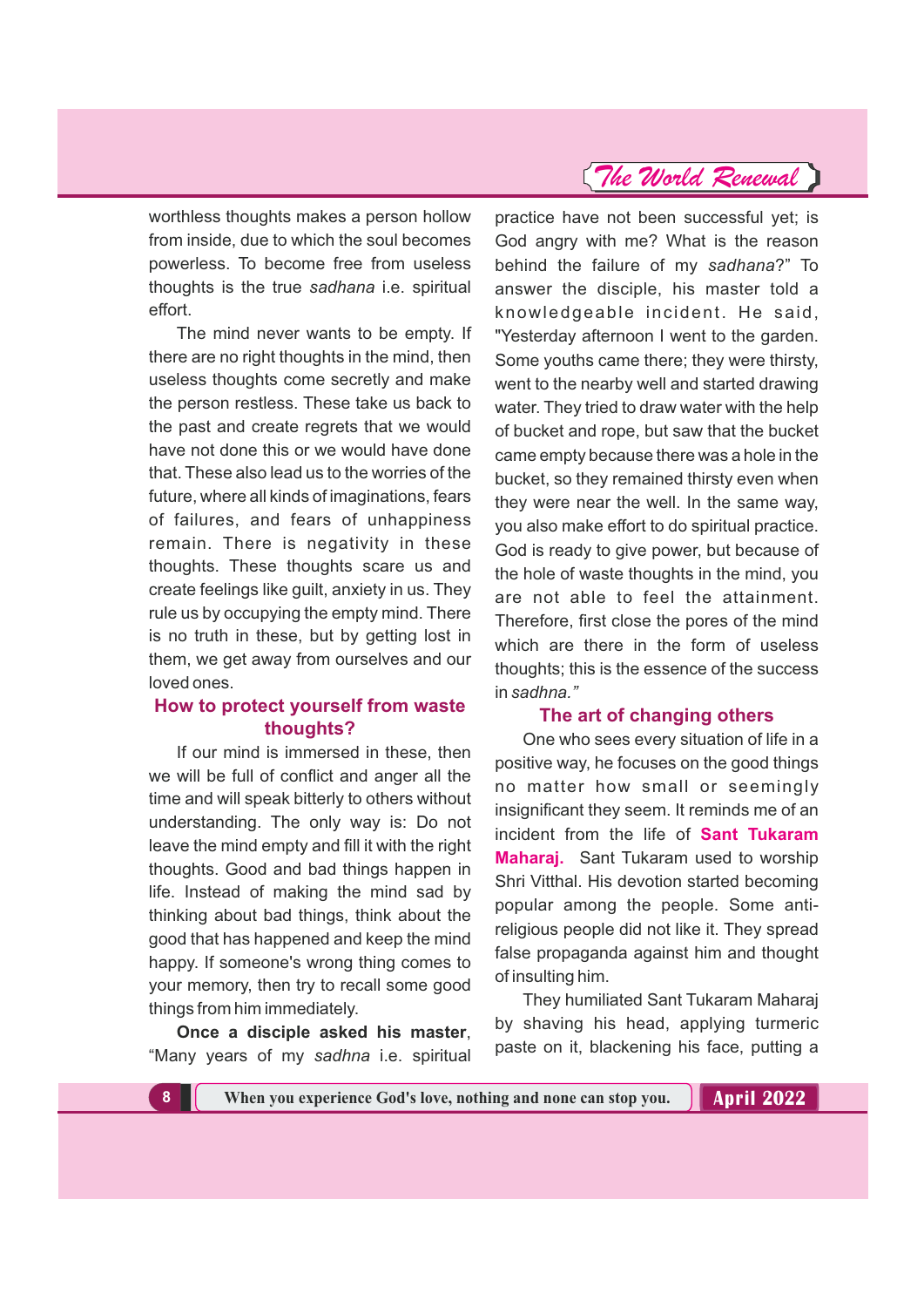garland of vegetables like brinjal, tomato, potato, lemon, chilli etc. around his neck and making him ride on a donkey in the streets of the village. In the end, he was brought in front of his house and his wife was called from inside the house and shown everything. The wife felt very bad seeing this scene. She started abusing everyone.

In such a situation, Sant Tukaram Maharaj calmly explained to his wife by showing the garland of vegetables lying around his neck, "Why do you abuse them? They have brought vegetables for eight days for us. Boils were coming in my head, they have applied ointment by taking off the hair of the head and applying turmeric, now the boils will be cured. When we got married, the marriage procession did not take place; all these people have brought a procession in the street today. I had not seen my village for a long time; today they have made me to visit every house in the village. When they brought a procession in the village, it was very sunny outside. These people were not wearing anything on their feet, so there must have been blisters on their feet, but nothing happened to me because I was sitting on a donkey. So instead of abusing them, give them teawater and also give thanks."

On hearing these words of Sant Tukaram Maharaj, the hearts of the villagers were filled with love and admiration for him. They felt that they have done injustice to such a great soul. As a result, respect and love for Sant Tukaram Maharaj was

awakened in their minds. He changed the negative environment into a positive one so he became great. **This is called the art of changing others by living a life full of positivity.**

#### **Treat insult as rose water**

If someone insulted or abused you, then understand that it is not insult or abuse, but rose water was poured on you. The one who insults in the present will worship you with roses everyday in the future. Give blessings to those who insult you and keep good-feeling, good-wishes in your mind towards them. The one, who curses someone and thinks negatively when adverse situation comes, cannot be worshipped. By making negative environment positive, qualities like tolerance, patience, concentration, introversion, calmness etc. are developed.

There is always a belief in the mind of the person who makes a negative environment positive that **there is benefit in everything. Sometimes the packing of an item may not be good but the item inside can be good. Similarly, the present situation may be opposite but its future result can be very good**, only one who understands this can become free from waste. Only the one who sees the situation in a positive way can move ahead in life by having faith in himself, on God and in others. Therefore, instead of giving up on any situation or turning away from the person, change your thoughts in a positive way, and then only we can become free from waste.

**A dark cloud comes over the sun only to go away and reveal it. 9**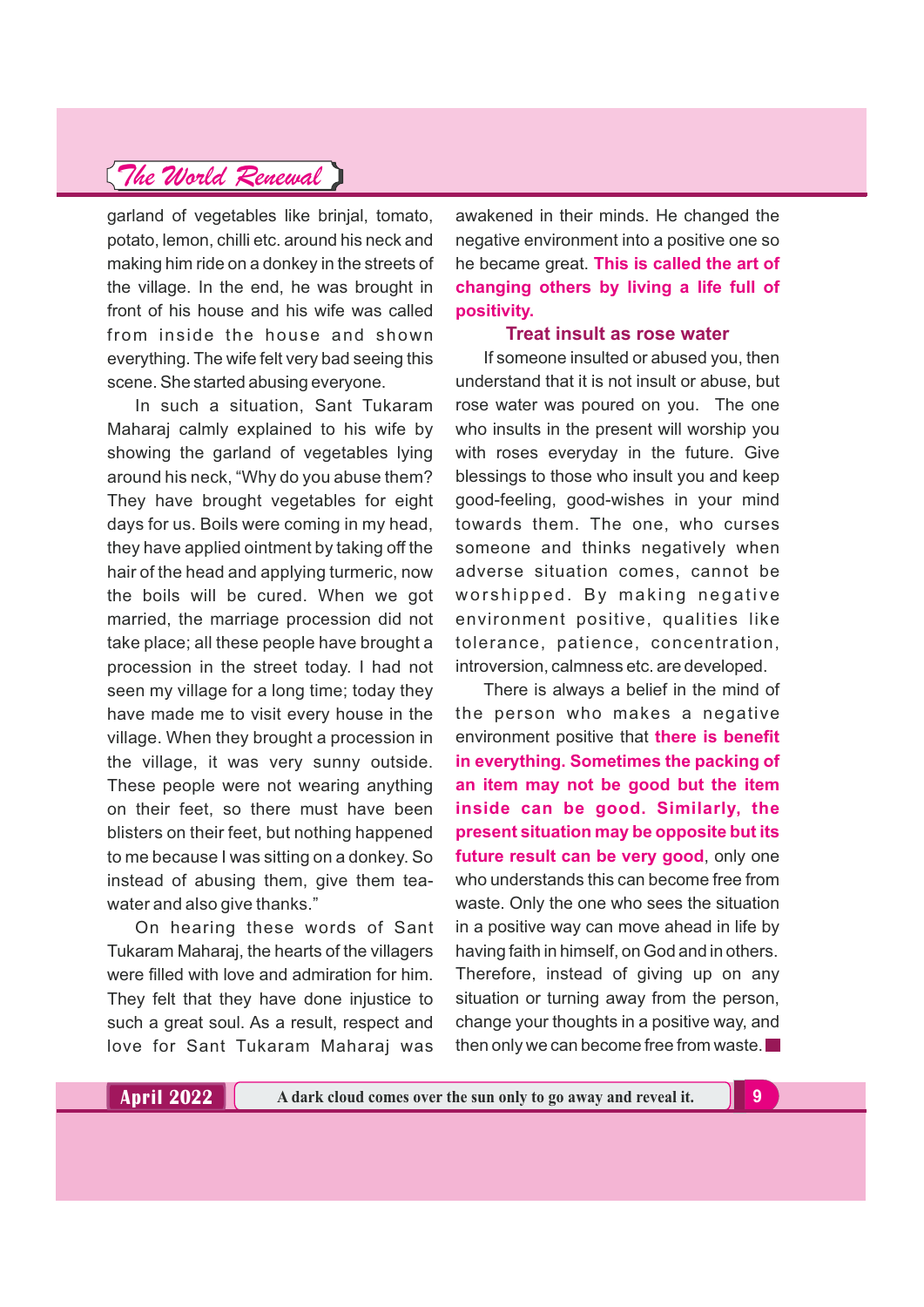# **B. K. Chirya, Owego, USA** *A TRUE RULER FIRST LEARNS TO RULE HIMSELF*

hole exists in the heart of our<br>education system. It is where the<br>skills and abilities of self-<br>management should be No one teaches us education system. It is where the skills and abilities of selfmanagement should be. No one teaches us how to manage ourselves, how to govern ourselves, our thoughts, feelings, attitudes and behaviour, so we find it hard to manage relationships, roles, responsibilities and resources.

To understand how to manage the self, we must recognize the difference between what is original and true in us and what is acquired and false. We experience hope when aware of our original goodness. Without the hope and zeal to do something good in our lives, we were just moving along as the world wanted us to, and lost the original goodness deeply embedded within us. When I connect to God and hold Him in my awareness, I draw that original truth and powerful pure energy back into myself. Connecting to this pure source of Goodness, I realize the flood of critical, wasteful and negative thoughts does not belong to me; it has been acquired and robs me of my hope and energy. I naturally put a full stop to them.

### *"Keep your face towards the Sun, (the Light of God), and you won't be bothered by shadows."* **- Dadi Janki.**

Everything, which means everything in our life, begins with our thoughts. When we learn to manage our mind we keep our

thoughts simple and use our time well. Recognise that I am alone responsible for my thoughts and feelings. Our destiny is always in our own hands. When thoughts are simple, not complicated, we live a simple life and become a sample for others. Simple means to consciously choose the quality of our thoughts – accentuate the positive, eliminate the negative and clean up the waste. Communicate first in silence through thoughts and then through words. Once we know about good mental conduct, we perform good actions rather than talk a lot and not do what we say.

Self management means to enjoy the ability to influence, encourage and empower another to change by always starting with acceptance. We all find occasion to show negative behaviour, to reject and resist another person. We like to put up a fight against anything we dislike on the evening news as we spectate the world. But we forget by resisting mentally or physically, we empower the object of our resistance.

Managing my mind means to look to myself first rather than blaming others and situations. With acceptance and love, not regret or revenge, the situation dilutes, transforms or evaporates! Acceptance with a smile does not mean everything is perfect. It means our state of mind is perfect! Success is guaranteed!

**10 The instant fruit of service you receive is happiness.**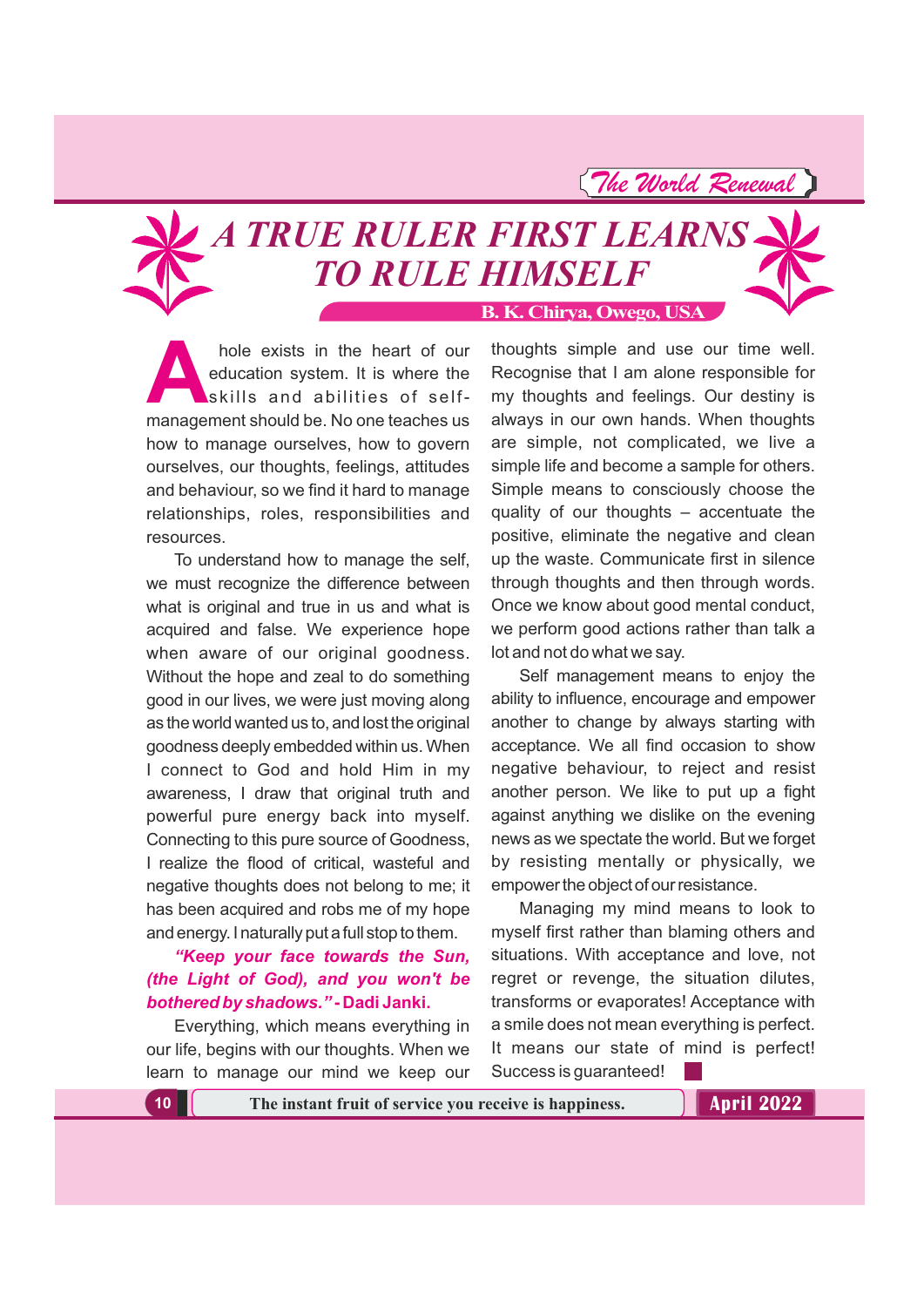

# *INDORE GIRLS HOSTEL OF THE BRAHMA KUMARIS*



**Anil Trivedi,**

Senior Journalist and Writer, Indore (M.P.)

**There is a very popular Hindi** *Bhajan* **by**<br> **A** a renowned saint of the 15th century,<br> *Rarsinh Mehta* " *Vaishnav Jan to tene*<br> *kahiye je*……… " (meaning – only he is the man a renowned saint of the 15th century, Narsinh Mehta " *Vaishnav Jan to tene* of God, who understand the pain of others). Anyone who imbibe few line of this bhajan can make his life superior, one of the line of this soulful *Bhajan* is *"Samdrishti ne trishna tyagi par stree jene maat re"*(meaning – one who sees women equally gives up greed, respects women equal to his mother ) is very close to my heart.

In the present time ironically it's very rare to see woman in India who would be regarded as a motherly image in the society. Their westernized attire, language, their gestures, and postures are all revealing completely different outlook for them, it does not evoke the motherly respect towards

them. Looking all this, there was a constant feeling that whether the lessons and preaching of the old *Bhajans* getting outdated in the present time?

All my previous prejudices sublimed when I got the privilege to visit 'Shakti Niketan' the spiritual hostel at Om Shanti Bhawan, New Palasia, Indore, Madhya Pradesh. One of my very close friend introduced me to the administrative incharge; most respected 'Didiji' clothed in mesmerizing white attire, she resembled 'Saraswati' the goddess of knowledge, appeared a true exemplar of those lines of the *Bhajan* which I mentioned above. She took me round the campus and stated that the inmates of the hostel are continuously engaged in creative activities and have all round development without the



**April 2022**

**Everything in this world has its own specific time and season.** 11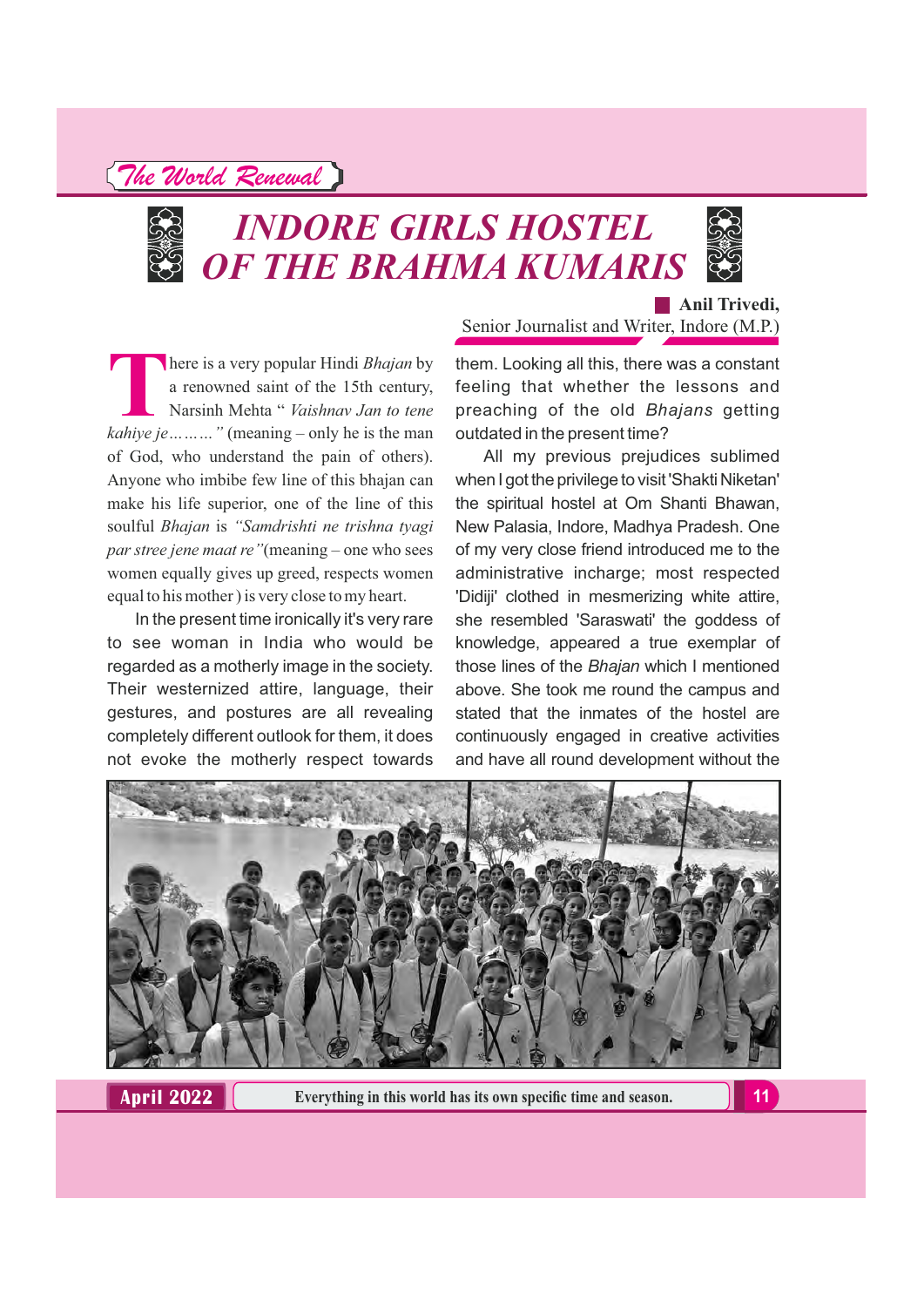use of mobile for their daily activities. 'No Mobile' it was surprising to hear this. In the present time a kid is also very much addicted (or we can say made addicted by their busy parents). They use mobile only when it was some emergency. I was totally surprised to know that.

Presently not only kids but even the old ones who have their feet hang in the grave are also unable to resist mobile addiction. It's the time for them to devote in religious and spiritual activities but they are entangled in the hard bonds of 'Facebook, Twitter, Instagram and Whatsapp.' I think that if we apply this rule to other children of our country, they would also enhance their creativity and their childhood would not be at stake.

I was taken aback by one more remarkable feature of the campus of Shakti Niketan and that was its ultimate cleanliness. Every nook and corner of the campus was spick and span, that too without the assistance of any service agency. I was informed that this clean ambience is maintained by the girls of the hostel themselves. The inmates share the responsibilities for cleaning and hygiene sincerely.

These girls are not only very good at various activities and art form, but also are very bright academically. Some of their creations are so astonishing that even the masters of art would be startled. Here some girls are good in performing arts, while others are very good writers, they write meaningful verses, others are melodious singers. Their blissful singing evokes spirituality within every heart who has opportunity to hear them. The versatile creativity in these girls proves that we handover a mike, a pen, a colour pencil or any musical instrument to the child in his tender age, it's sure to give a new dimension to their life.

These empowered maidens of the hostel are in true sense spreading the message of 'Vasudhev Kutumbakam'. These white clothed celestial bodies are full of spiritual powers and no doubt they spread positive energy in the entire universe. They would surely become the medium to bring spiritual upliftment of the whole world.

In the end I would say that, if anyone gets a chance to be in the company of such divine sisters, he is ought to have the inculcation of divinity within and would certainly attain salvation for which everyone is ardently longing for.

Presently 150 girls are studying in Shakti Niketan. These girls from grade six to graduation come from about 26 states and regions of India and Nepal. Those girls whose parents are the followers of the 'Brahmakumaris' and practice the rules of spirituality for at least one year, get admission here. The admissions open in the month of January and the girls join the hostel in the month of May-June.

### **For further information contact:**

B.K. Karuna, Om Shanti Bhawan Gyan Shikhar, Gate No. 2. New Palasia, Indore (MP), Pin: 452001, Mobile: 9425316843, 9770186896, 6260177249

**12 With a honest heart, you can please God, the Bestower of Fortune. April 2022**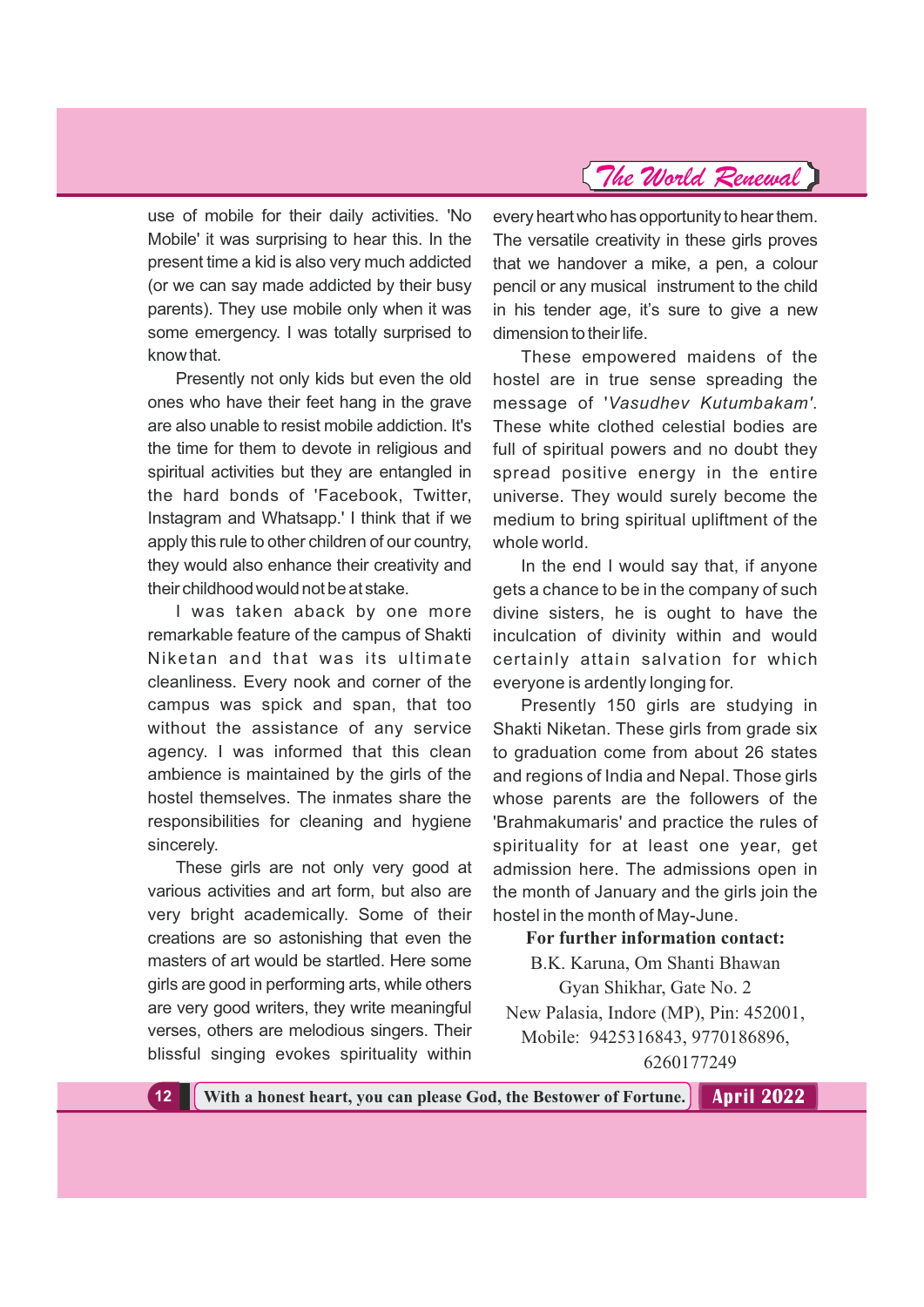

# *POSITIVE THOUGHTS BASED LIVING*

*How our thought energy does touch the other person's consciousness on a subtle level?*

**B.K. Manjula Baijal, Bangaluru**

office or even the regular work at home if they are not working.

iving in a world of high speed and<br>actions in our everyday lives, we<br>need to spend a few minutes actions in our everyday lives, we need to spend a few minutes everyday looking at how much time did we spend in the day in giving and spreading the fragrance of our specialties and loving each one whom we meet, with a big heart. Always see and check whether each action of yours is dedicated to the benefit of others and not only for benefiting the self. We all know and realize that the day to day routine includes work tasks of different types but life is also about giving and receiving from others all that's beautiful in life like peace, love and happiness. It's fine to be involved with work but even in that work there are some people who are more in touch with their inner goodness. Some will make it a point to share good things with others in the form of good words while talking to them and good gestures while interacting with them. Some people will make it a point to share with others, something good over email or on the phone before starting their daily routine at

So life isn't all about working hard for a living but living a value based life and spreading the fragrance of values to others. Values are not to be kept within you but shared with others and distributed with a big heart. There are some people who will put up a good thought everyday. They will do it in their homes or on their computers screens or at some place in their office where everyone can read it, take inspiration from it, bring it into practice and also inspire others with it. This is called positive thoughts based living and not just normal living which most of us indulge in. Live life to the fullest and enjoy it but not at the cost of giving up values. Let every person whom you come in contact with, feel that you are different not only in terms of personality and skills but also in terms of your basic nature and the virtues or qualities you possess. Then the world will become a beautiful place to live in and we will be like one big family closely knit together in a bond of pure love and happiness.

Blessings from every person you meet will make your life more beautiful and free of difficult situations. **Living a life of giving**

**April 2022 Those, who came last, have the extra bonus of God's blessing. 13**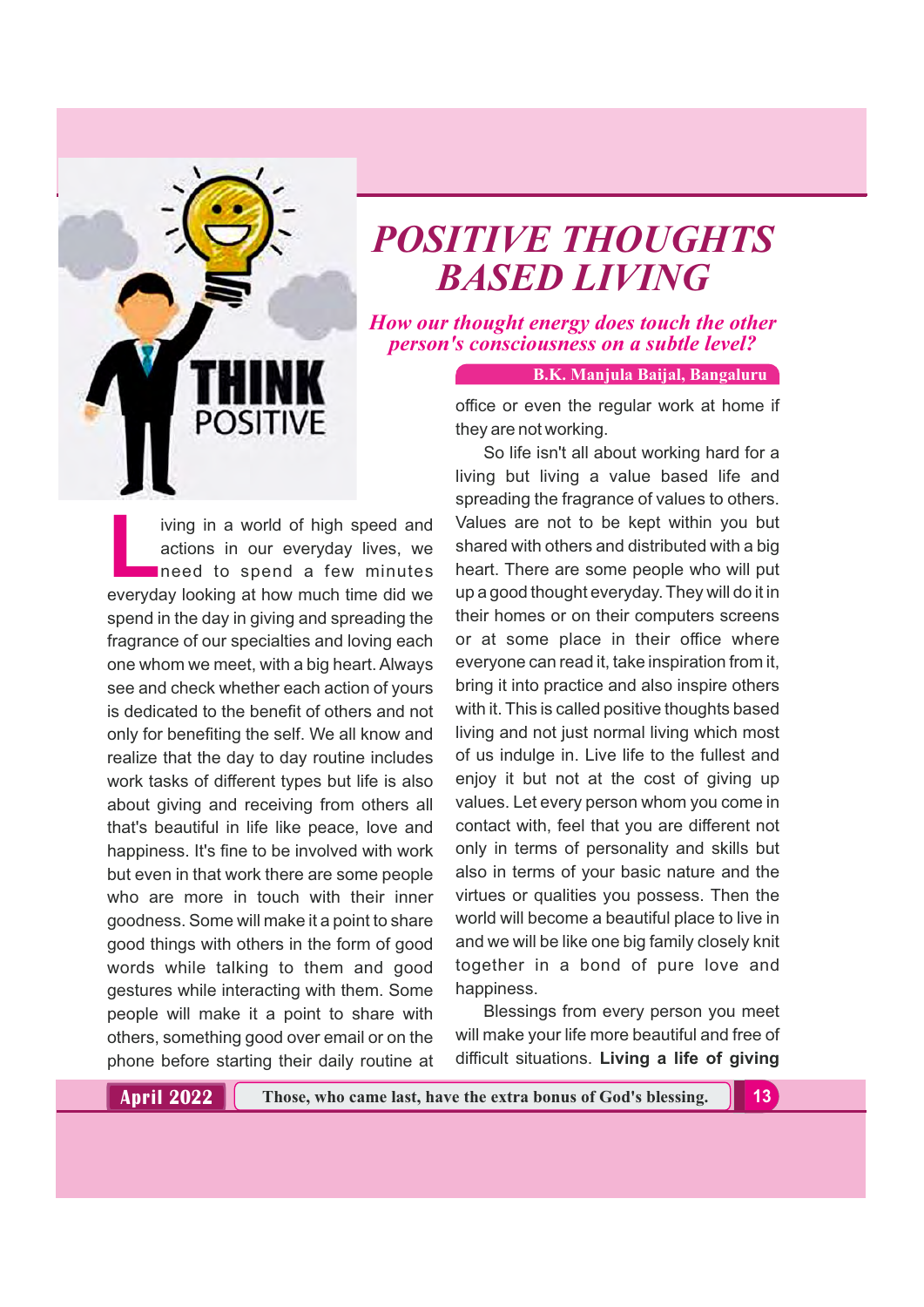**joy to others through the simplest possible ways like a smile or a warm greeting or a gesture of appreciation is a beautiful way of gathering blessings from everyone.** It is said very commonly – give blessings and take blessings. That means the more you keep good wishes for others the more full of good wishes you will be which you will receive back from others.A

### **"So life isn't all about working hard for a living but living a value based life and spreading the fragrance of values to others."**

good practice whenever you meet someone is to ensure that you have shared something with the other person e.g. If a person comes to you and he is lacking love, just look at him and create a pure and positive thought in your mind that may this person experience his original quality of love and may he share the same with others. Do this with a humble consciousness. This is like giving a blessing to the other. This will inspire the other person to change and imbibe the quality of love which he is lacking. You may think this won't work, but the power of a positive thought created by you is immense, which can transform the other person completely. After all our thought energy does touch the other person's consciousness on a subtle level. It's like whispering into the other's ears a message of pure love which he is lacking, listening to which is an inspiration for him to change himself. In the same way, if

### someone has a habit of becoming angry very easily and you pass him on a particular day on the street, look at him and send him a good wish that may you experience lots of peace which is your original *sanskars.* These are blessings which work magically. Powerful thoughts have immense power, much more than words. The pure love that you carry in this incognito way for others is like a healing balm for others which can make people more beautiful and bring them closer to you. Try giving a good wish to every person you meet in the day for one week. This way you will see how all your relationships with people become more beautiful and how everyone around you starts becoming better individuals. It's a

beautiful practice.

*The World Renewal*

A very easy technique of radiating good wishes at the level of the mind is looking at others as a spiritual being of light i.e. looking at the spiritual form of others. We all know that the soul is a spiritual energy which constantly radiates energy to the world. When I look at the star like form of others which is the form of the soul at the centre of the forehead, which is the same as my spiritual form, I radiate my original qualities of peace, love, purity and joy to others. It's like empowering others with my vision. This again is to be done in complete humility and remembering that the other person is my soul brother and we are children of one Father - God and we share a common bond with Him. Also since we are children of the one Father, we have the same original *sanskaras* or qualities mentioned above.

**14 A knowledgeful soul cannot be defeated by the Devil.**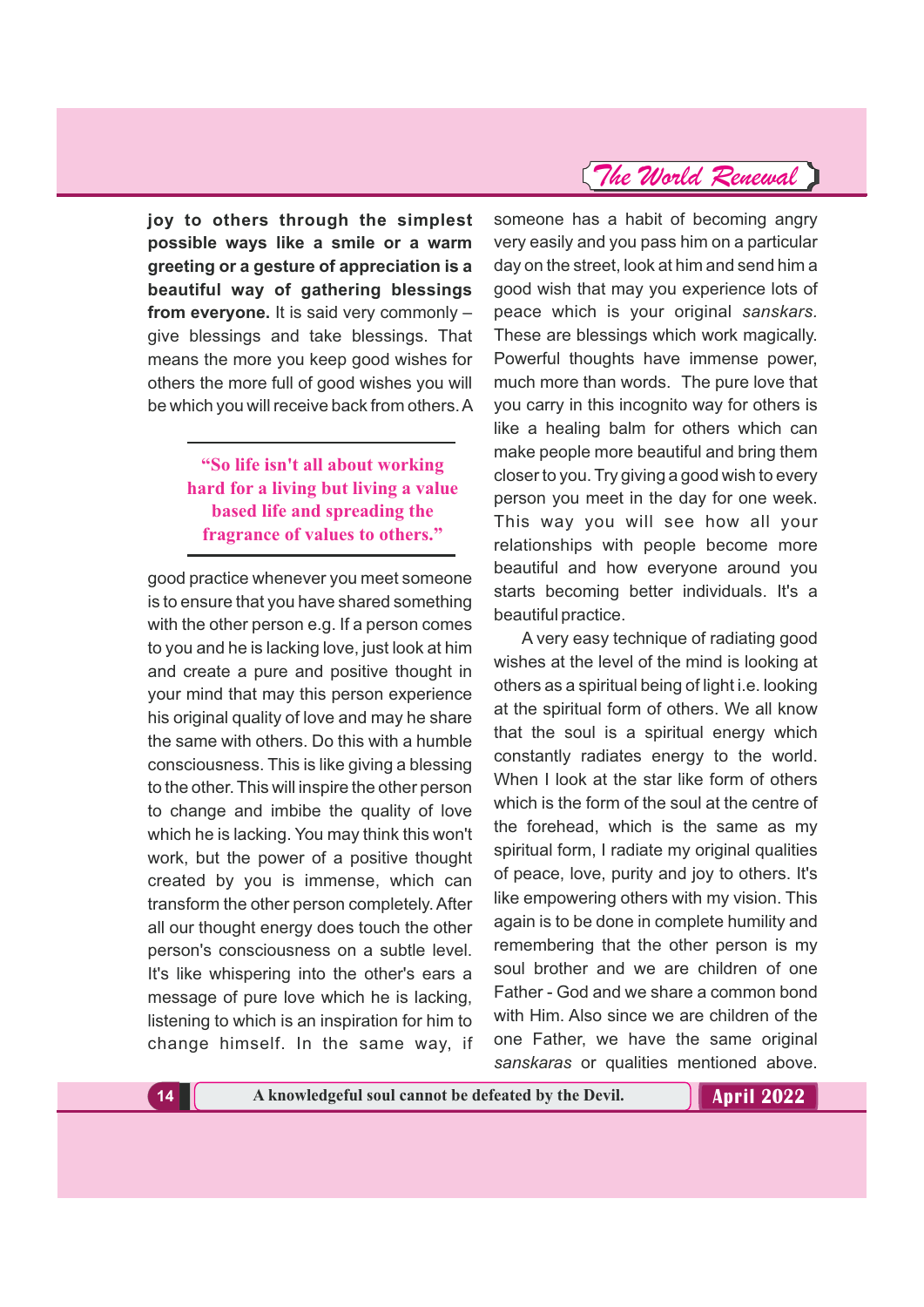Every day you meet so many people. Look at them as soul brothers at the centre of the forehead – the sparkling star of spiritual energy, full of pure qualities. This way they will return what you share with them through your vision. God looks at all of us with this type of vision. God has the knowledge of your physical body or role but always looks at your star like spiritual form or the soul, which is your eternal form. The physical costume which we call the human body and the role we play is temporary and keeps changing.

Lastly, never think negative for any person. The busier we become, the more negative we get at times for others because we do not have time for introspection or looking inwards. Very often, we have got into the habit of having a

negative mindset especially when we talk to our loved ones or close ones about others. We commonly say such and such person is not so nice and we mention some negative personality characteristic or weakness of the other person or a certain negative way in which he or she has behaved. So common is this. You come home from office and talk to your family members about all the negative things that took place in your office and all the negative behaviours of everyone there. And all that you talk or discuss far away from the other person on a physical level but it all travels to others on a non-physical level, which creates barriers in relationships. So think positive and think good, spread the energy of positivity to others all the time and enjoy what we call positive thought based living.

# **WORDS OF WISDOM**

- **Being happy doesn't mean that everything is perfect. It means that you have decided to look beyond imperfections.**
- **There is only one way to happiness and that is to cease worrying about things which are beyond the power of our will.**
- **We tend to forget that happiness doesn't come as a result of getting something we don't have, but rather of recognizing and appreciating what we do have.**
- **When one door of happiness closes, another opens, but often we look so long at the closed door that we do not see the one that has been opened for us.**
- **If we had no winter, the spring would not be so pleasant; if we did not sometimes taste of adversity, prosperity would not be so welcome.**

**April 2022 With your flying stage, you can reach God in the flash of a second.** 15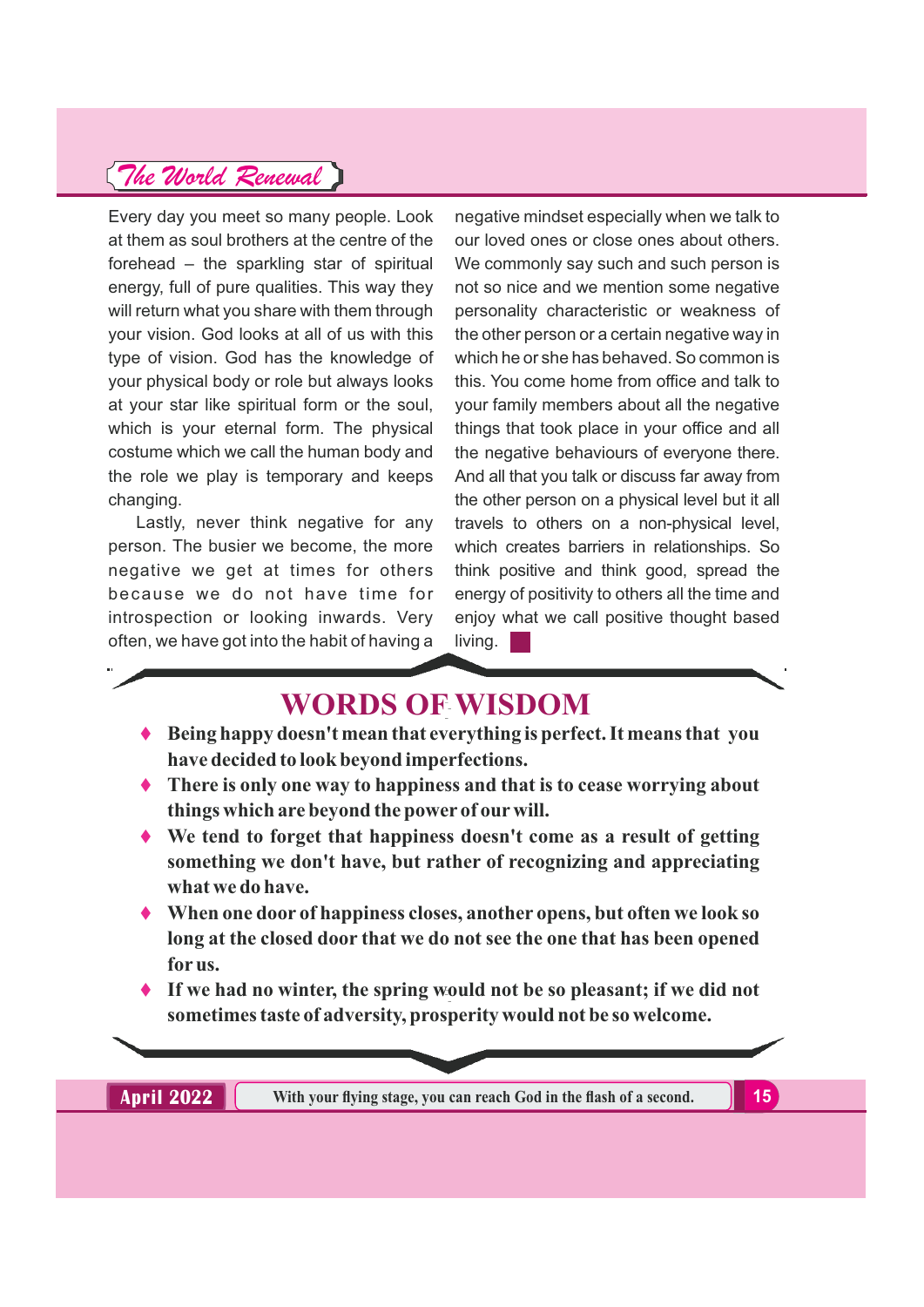# *REMEMBRANCE OF GOD: PANACEA FOR ALL ILLS*

*As we keep on remembering God, we enrich the attributes and powers of God. God's remembrance creates positive, optimistic and pure thoughts.*

**Remembrance is a natural process.**<br>Without remembrance there is no<br>himself and his surroundings he is aware of Without remembrance there is no life. When one has remembrance of a major role in creating a better life. himself and his surroundings he is aware of what is happening in his life and experience it. The act of remembrance keeps one happy or otherwise. When he remembers happy moments he becomes easy and light and enjoys that moment of life. At the same time, if he remembers his bad days, he becomes heavy and sorrowful. Therefore, in remembrance there is life and in forgetfulness there is no life. When a doctor examines a patient, it is important that he should remember the medicine that he should prescribe. When a lawyer puts up a case before the Judge he should be able to remember the provisions of the laws which could substantiate his arguments. Similarly, even though a student has studied well for a year it can be proved only when he remembers the answers to the questions in the examination. **Success or failure of a person is therefore definitely depends on the capacity of that person to remember.** One who can remember men and matters when he wants it, then only he would be able to effectively manage men and matters. Therefore, remembrance has



**B. K. Surendran,** Bengaluru

**Success depends on remembrance**

# **power**

A strong memory power is must for a successful life. But, we should also be selective of the remembrance process. We should know that only pleasant situations, events and good people are to be remembered. We should remember to do good things in life, to spread peaceful, loveful and happiness prone mental vibrations to the world. We should give attention not to remember unpleasant situations and events of the past to avoid waste thoughts. We should remember to forgive all those who have created obstacles in our life, who have pulled our legs, who had made life very worrisome for us in the past. The moment we remember a person, our thought vibrations will reach him instantly. Remembrance creates thought vibrations based on the intention and mental attitude we have at that point of time. Therefore, forgiving all those who had opposed and tried to destroy us will release ourselves from further botheration of such people and we get rid of their remembrance which if not controlled will

**16 Let the power of love overpower the tendency of love for power.**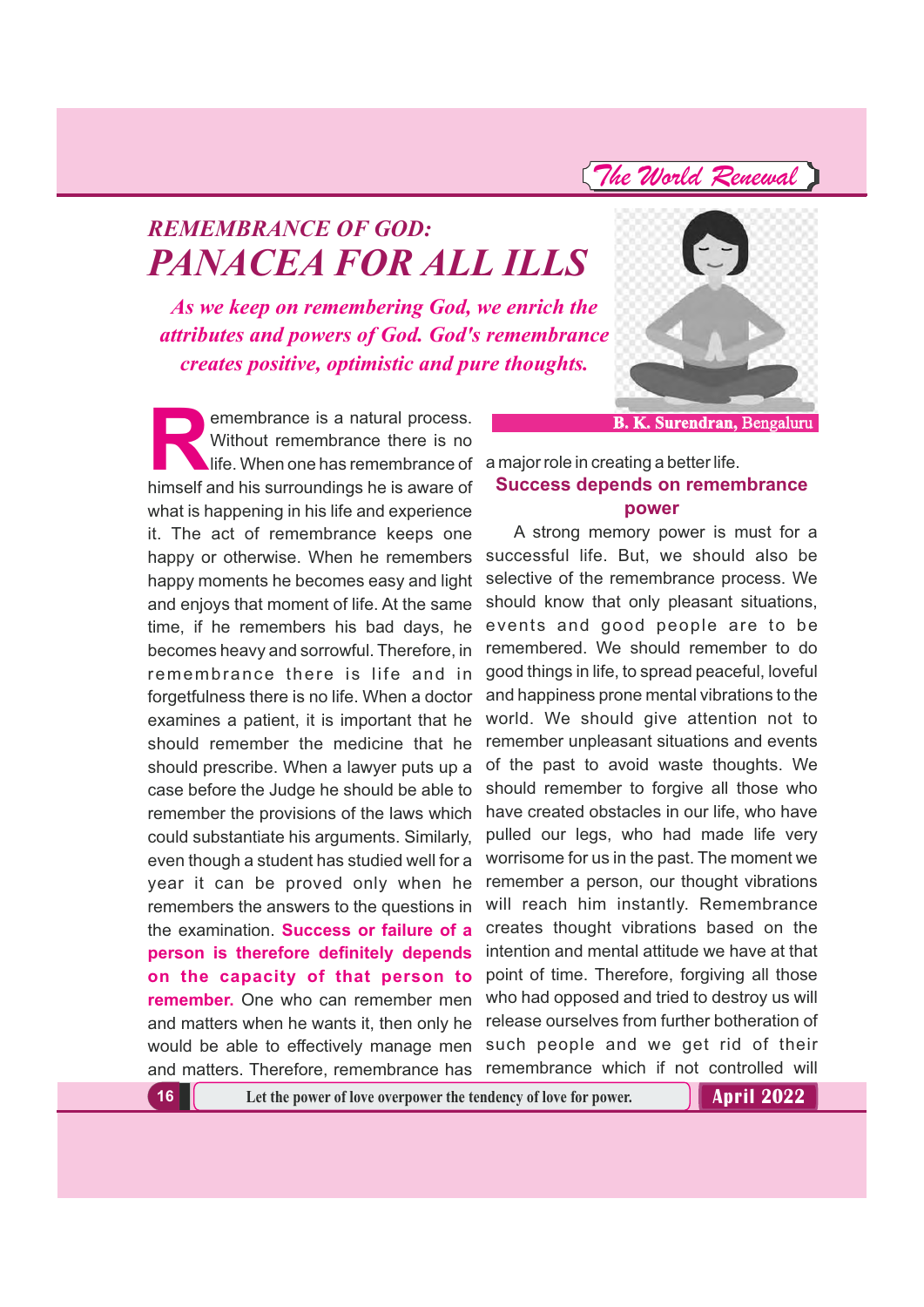create disturbance in our mind. It is therefore imperative for us to forgive, forget and learn from such situations. Whenever we remember such people, we should make it a point to remember the lessons we learnt from such situations which will further help us to tread the path of life successfully. Therefore, remembrance is an unavoidable act of life. **If we constantly exercise the power of remembrance our decision making capacity and memory power will improve, our physical and mental health conditions will also become satisfactory, create better inter human relationship on a constant basis, and increase our happiness level also.**

When we have the remembrance of one person there is the taste of sourness, of other person there is the taste of bitterness, yet another person there is the taste of bland or dry and so on. It is also possible that when we remember a particular person, today, there may be little sweetness, but tomorrow it will turn out to be sour and so on. But even if it is sweet, that will not uplift us in any way in terms of physical or mental wellbeing.

### **God's remembrance for stability in mind**

But, God's remembrance creates miracles in our life. No other remembrance has so much of magnetic force. When we start remembering Him, we experience a kind of sweet juicy taste which forces us to remember Him further and further. **His remembrance gives us super sensuous joy**. He is sweet, sweeter and the sweetest. The thirst of remembrance increases as we

keep on remembering Him constantly. The act of remembrance opens up a cornucopia of treasures. The moment we remember the Lord in soul consciousness, we are automatically connected to Him instantly and the energy of peace, happiness and bliss start flowing to us. This energy cures the mind and body and, the intellect and the *sanskars* also are divinised. More importantly the sins accumulated in the soul-over a period of 2500 years will be erased thus the disease of 5 vices in the soul is cured. Consequently the physical health of the person is restored as in golden age. In the process, we also restore our ancient spiritual wisdom. It is human nature to be always remembering some person, place, things, events or situations. Therefore, God says that instead of remembering all these paraphernalia, remember Me and Me alone. Therefore, there is no extra effort also because remembrance is a natural process.

God's remembrance creates positive, optimistic and pure thoughts. Such thoughts themselves create better vibrations and the mind and intellect become purer and purer as time passes by. The state of mind becomes stable and thus stability is achieved. Our experience has shown that as we keep on remembering God, we enrich the attributes and powers of God. Since we have His full introduction, His remembrance becomes very easy and natural. Because He is Almighty, even though He abides in *Paramdham* which is immeasurably far-far away from this physical world, our

**April 2022 Those, who remain constantly happy, are loved by themselves and others. 17**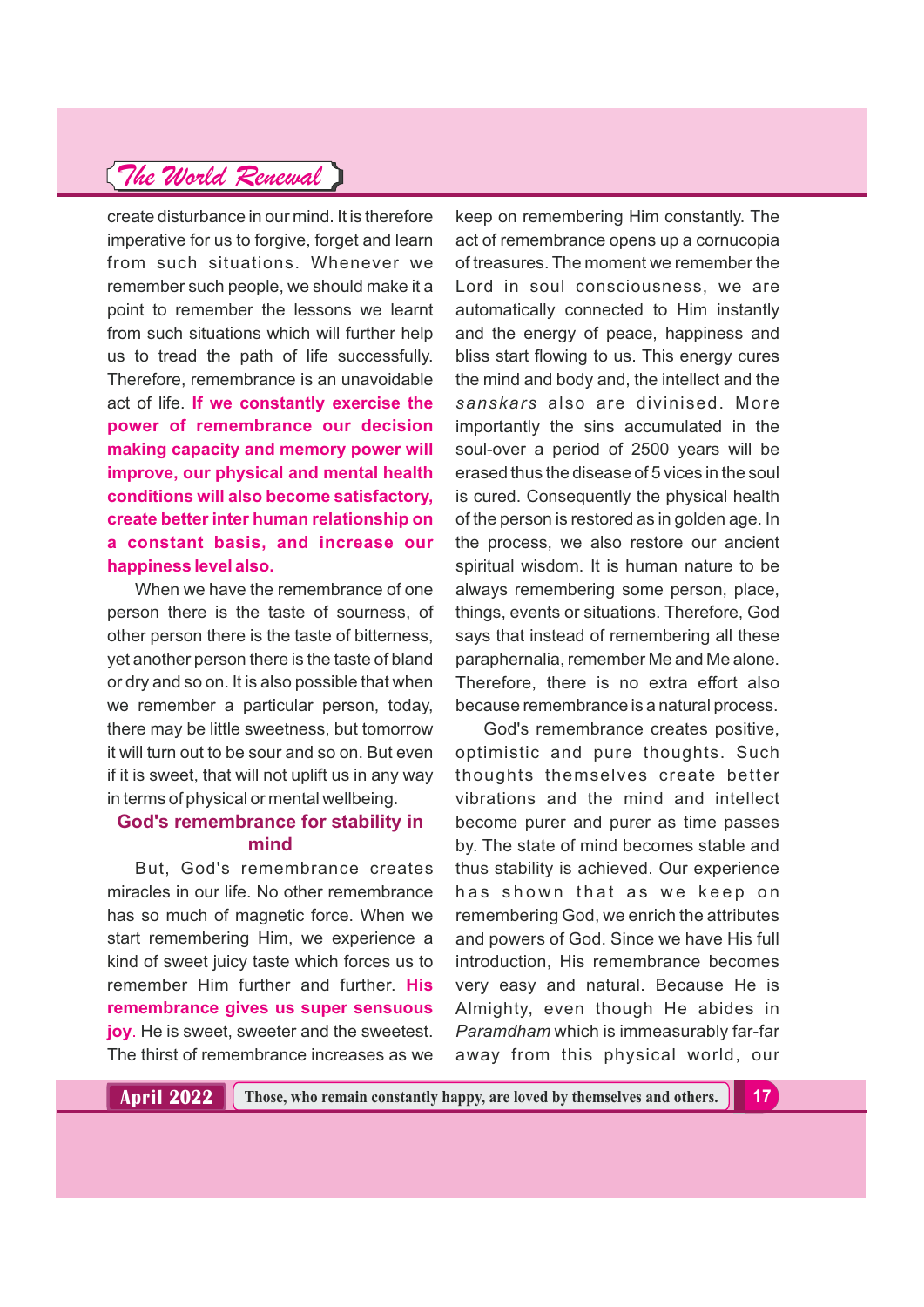thoughts and feelings are instantly communicated to Him and our sins are purged and our original personality of deityhood is unfolded in the process. One becomes a self sovereign and that stage will qualify one to be in a state of world

sovereign. Each and every second of remembrance of the Lord becomes an occasion for positive and constructive investment. At a time 3 most invaluable wealth of breath, time and thoughts are invested. **......contd. on next issue**

# *NOTE TO OUR READERS & WRITERS*

**'THE WORLD RENEWAL'** has been transforming the lives of millions for the last 52 years by providing life changing guidance, mental-health help, useful tips for wellness and spiritual growth, solace in dark hours of life. It has now become a trusted friend of many in this complicated world. Every issue of WR carries many fascinating and thought-provoking articles. There is always extremely useful material for youths, adolescent children, parents, women and elders. Today, all our esteemed readers really enjoy reading it over and over again and it holds a special place in their hearts and bookshelves. Really each issue of WR has been a perfect mix of features that stayed with you long after you read the magazine.

To make magazine more charming we are planning to publish more on variety of subjects so that it can become the ultimate guide to all problems of your life. Our motto will be Enlightenment and Encouragement with Entertainment. **In this context WR aims to add new regular columns such as Holistic Health, Words of Wisdom, Healthy Relationships, Laughter - The Best Medicine, Extraordinary Life Experiences, Life Changing Advice, Real Life Inspiring Stories etc.**

Therefore grateful readers are requested to share their inspirational personal accounts and experiences. We will be delighted to receive short, interesting and educative articles from our esteemed writers for above mentioned columns.

Kindly email your articles to us at **worldrenewal@bkivv.org**.



**RUBBURGU** 

**18 Ask yourself: "Have my mind and intellect become completely clean?"**

**April 2022**

**– Editor**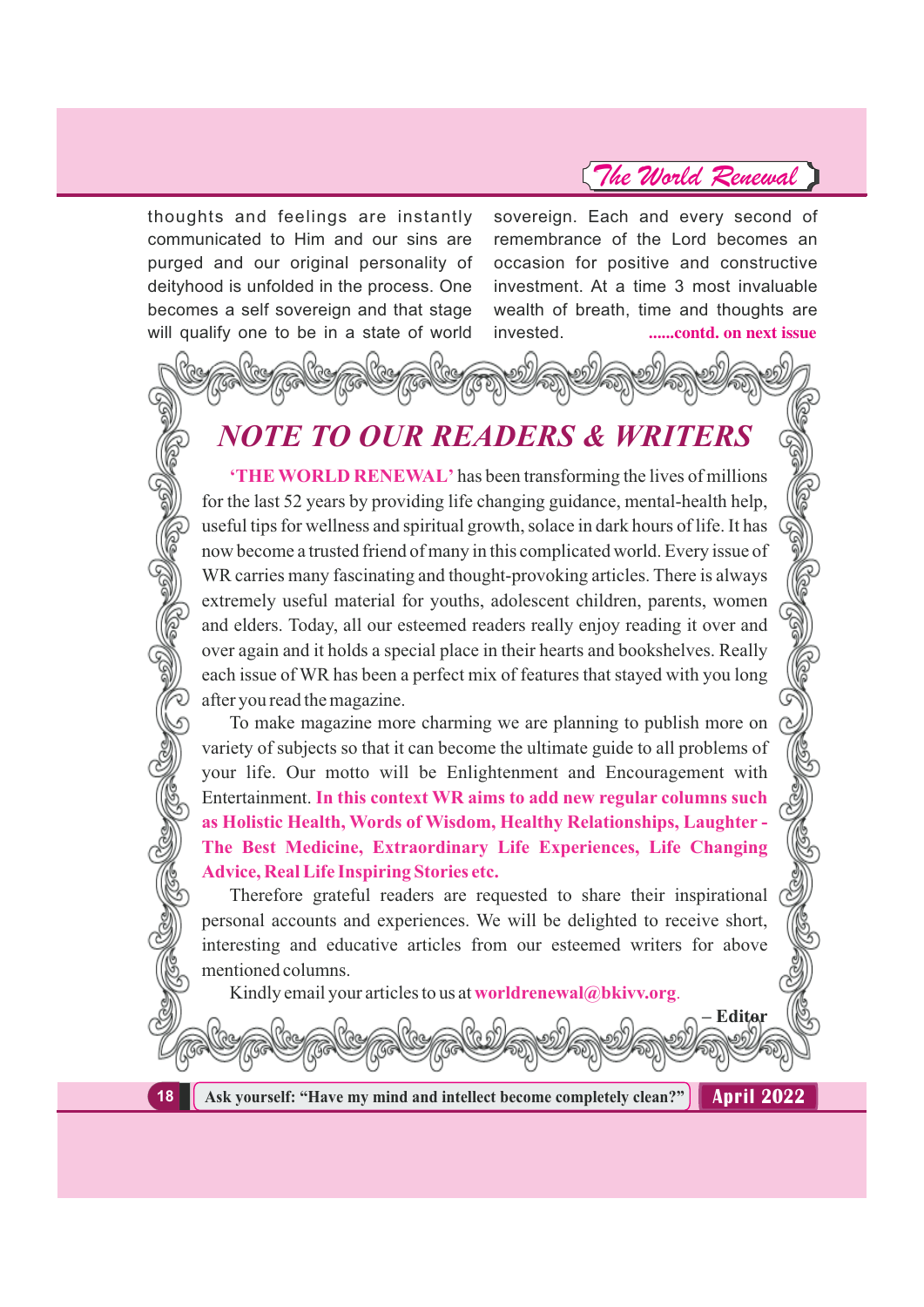

# *DIGESTING SLANDER AND TOLERATING HUMILIATION*

*The whole human society is suffering now due to billions of unsettled issues in human mind deposited over a period of time*

**B. K. Dr. Swapan Rudra,** Durgapur

uman life is knitted with sorrows &<br>happiness, pains & pleasure,<br>defamation & praise, humility &<br>humiliation etc. and these things are happiness, pains & pleasure, defamation & praise, humility & humiliation etc. and these things are happening in our everyday life in different places and situations. No one in the present world is outside such entanglement of either negative or positive feelings in mind happening continuously through regular events and incidents. Events gone, days past, situations changed, but all the happenings stay in mind as memory from both past and present. The proverb 'Forgive & forget and you will never regret' is there, but this is not so easy to follow. We, many, try to forget the painful incidents by our level best mental efforts, but instead those happenings repeatedly haunt inside seeking revenge or punishment against the opponent. Learning process continues in everyday life and thus when we come to know that without forgiving a person or persons, forgetting is not possible, we definitely try to do the same in some extent. But still, anger persists in mind against all those incidents and actual peace of mind

never comes. We do our everyday work, talk to the people, move here & there, but those intangible soars belonging to past & present always remain inside the mind and pain continuously oozes from there. It's very easy to say, but difficult to settle karmic accounts in life. The whole human society is suffering now due to having billions of unsettled issues in human mind deposited over a period of time. Such things remain inside the minds which are not visible from outside and hence somewhat difficult to understand from the apparent look of a person, but outer aura & facial change reflect them. Now-a-days, every human is carrying a variety of entanglement in mind in the form of extra burden irrespective of age, gender & family status. All these shuttle pains, agony, anger, anxiety & depression stored in million minds spread into the outside environment and influence the nature and other living creatures all around.

Man is engaged to make himself free from different kinds of mental burdens since long time through a number of ways; but the burden is in no way becoming lighter, rather its weight

**April 2022 When your faith in God Father reduces, your intoxication gets reduced. 19**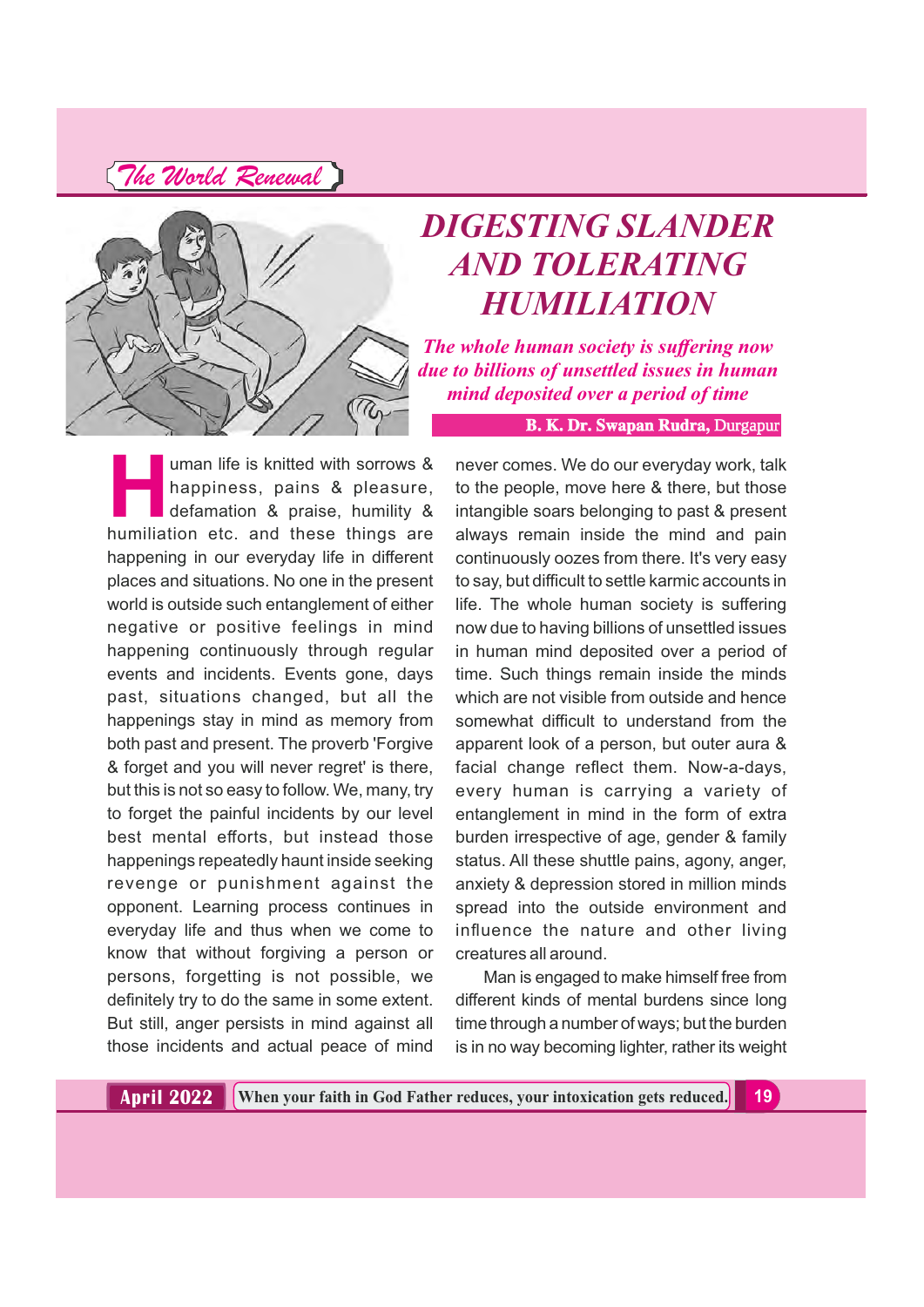is increasing day by day. Smaller pain waves in mind are gradually becoming bigger and then the inside tsunamis burst outside as why such things happen and to resolve the same, without giving any effort or penetrating the inner mind, we go to repair the outside world, other people, nature & environment. Thus we are losing ourselves everyday and in every situation in absence of our inside look for true solution. **We always judge others, argue in every subject and remain busy to blame & criticize others. We always want to get something by some means, may be positive or negative.** As the present day situation is not favourable all the time, rather hostile in many cases, people are being hurt in different occasions and thus remain morose inside. There is no trace of peace & happiness in this world, only sorrow & shock prevail everywhere as now Ravan is reigning all over attacking the human souls by five major vices both in males & females. *Ramrajya* has gone long ago which we could not remember and now we fail to absorb the original soul qualities of power, purity, happiness peace, love, knowledge & bliss. We may be free from the vicious nature only by personifying those qualities. So far, we didn't have got any long term measure how to give up the vicious qualities symbolising 10 headed Ravan, we have only adopted some temporary means which could not make us free from them permanently. But at present, in this auspicious Sangamyuga, we can say

absorbing pure & powerful energy directly from the Supreme Soul.

physical tsunamis. But still, we do not know *Ravan*, not only deity qualities have gone, but it good-bye to all the waste & negatives from history & geography, but normally we could not mind, intellect & sanskars by means of see any change within being there in physical As the entire world is under the grip of *Maya* becomes difficult to retain the minimum human qualities also. So in this phase of life, we are not only fighting with the outside world, but more with our inside world. Humans wouldn't have known the truth about the soul, Supreme Soul & Drama wheel, if Shiva Baba had not descended on earth, our home planet. Still majority of people do not know about the true identity of a human soul, where from he comes & where he goes after leaving the body. God has started playing His own role since 1936 coming from His eternal Home, Paramdham where He lives permanently. Only He possesses the entire knowledge of the world drama that constantly moving in cyclical ways where each cycle accurately stands at 5000 years. Each & everything in human souls, their birth & death, mother earth, its nature & nurture, all have been recorded in this drama which only repeats as it is like a 3-D practical record in a *Kalpa* cycle. Even each day in a year differs from the other and generally we do not notice any change in a day or in a year, it takes some more time to notice changes. With regard to the physical changes, it differs from place to place and from person to person. One who regularly witnesses any place or person, he/she cannot observe changes, whereas someone from other place or family could notice slight change easily. The 5000-year *Kalpa* is equally divided into 4 parts consisting Satya, Treta, Dwapar & Kaliyuga with different

**20 Those, who have God merged in their eyes, are the lights of the world.**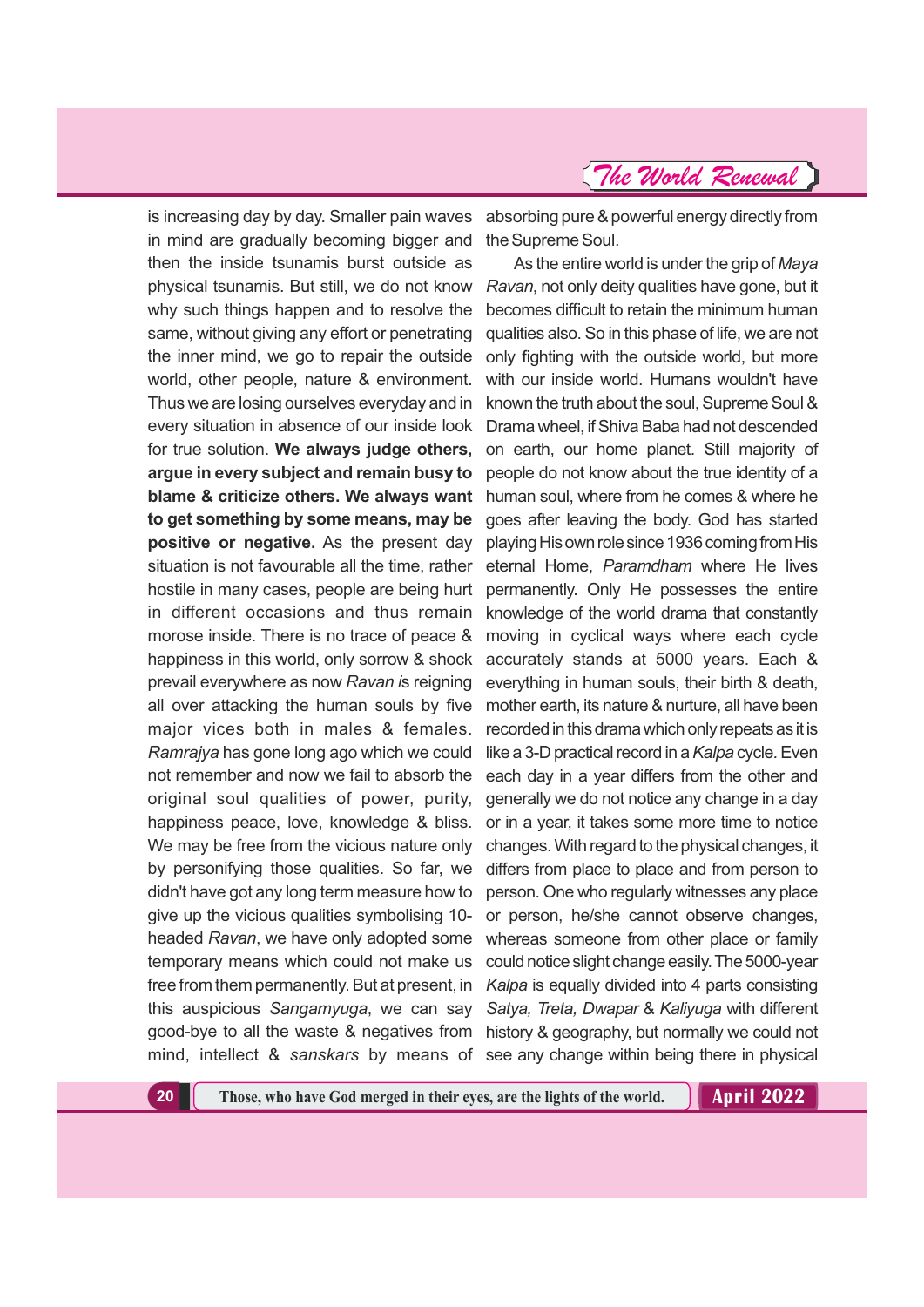costume. Self is also being changed all the time, may be towards positivity or negativity, but most of the time we could not feel the same. God is now teaching us for a massive change towards full positivity & elevation with the help of power & purity which is only available now through Brahma KumarisGodlyUniversity.

Certain remarkable changes might have been observed time to time, particularly during the transitional phases shifting from one *yuga* or epoch to the other; but this time, massive changes are going to happen that never happened before and that is the transformation of the impure *Kaliyuga* into pure Satyuga only through self transformation. He who is busy to see changes in others do not think about his/her own change and this is the major point of fallacy within human instinct. Brahmakumaris organisation goes everywhere to spread the Godly message with code of conduct making humans into deities. No other person, religion or saint doesn't have any knowledge about the true history, geography, science and culture of this divine planet. We, who have got the opportunity to be in this Godly knowledge, have to contribute the same in every corner without any prejudice and discrimination.

# *MAKING CONCENTRATION YOUR NATURE*

We all know how valuable, concentration is. Whether it is studies, a project at office or household work, we want to quiet the mind and concentrate on what we do. But often, we give in to emotional or sensory distractions. Our mind starts wandering and thoughts become scattered. Cultivating the ability to focus our thoughts in whatever direction we want, is crucial for success.

- **❖** You know the endless rewards of concentration. But have you been at a meeting and your attention strays from the discussion to your family, to bills to be paid, or to your weekend plans? Have you experienced total concentration at times and a total lapse of concentration at other times?
- Concentration needs our mind to create an energy of stillness and power. Nurturing the mind with 15 minutes of pure, positive information in the morning and thinking right during the day improves concentration. Distractions, over-thinking or turbulent thoughts create disturbed energy.
- $\triangle$  Before beginning a task, keep distractions away, take a minute's silence to answer any unresolved questions in the mind. Set a time line and create one high-energy thought about the activity you are about to begin. No other thought will disturb you and you create a silent, still, concentrated mind.
- \* Concentration needs to be a habit, a way of living. It is your mind and it obeys your instructions.You just need to master the art of instructing it. Remind yourself - I concentrate well to complete every task effortlessly and well in time. My mind is my instrument, it obeys my instructions.

**April 2022 With God's blessings you can feel a mountain to be like a cotton-wool. 21**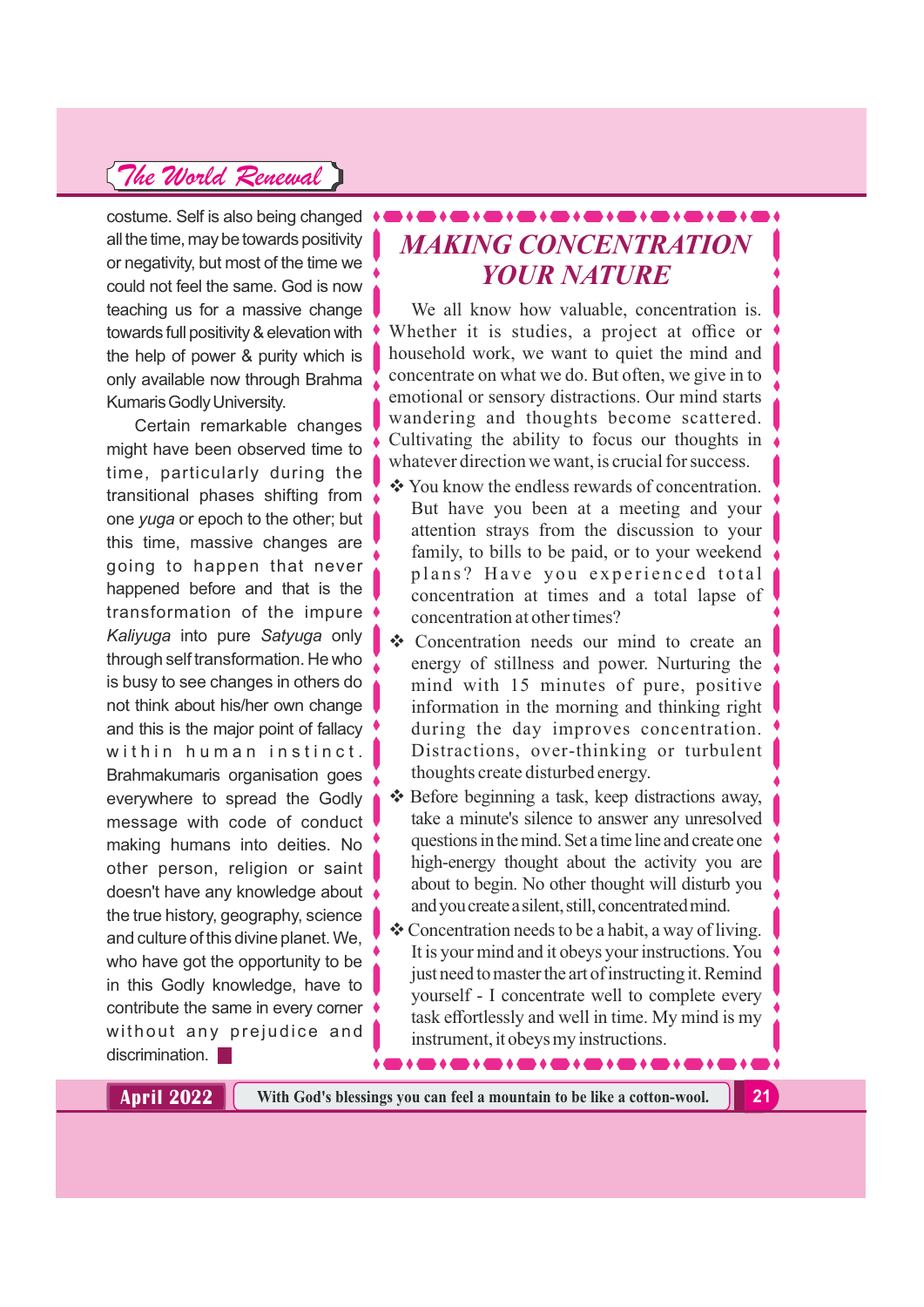*The World Renewal*

# *ATTACHMENT AND AVERSION BARRIERS IN FINDING INNER PEACE*

**Until we are self ruled it is simply impossible to drag out the negativities lying underneath our soul.**

**B. K. Sujoy,** Durgapur (W.B.)

The self, indeed, is below. It is above. continue, the painful or hurtful experiences or<br>
It is behind. It was before. It is to the people to end.<br>
south. It is to the north. The self, One scripture described it as a proce It is behind. It was before. It is to the people to end. south. It is to the north. The self, indeed, is all this. Verily, he who sees this, reflects on this, and understands this…. revels in the self, Even while living in the body he becomes a self ruler. – *Upanishad*

The mentioned extract taken from Chandogya Upanishad is an enlivened example of the interconnectedness of attachment and aversion. The knowledge of the clear connection between aversion and attachment. Until we are self ruled it is simply impossible to drag out the negativities lying underneath our soul.

Many scriptures have spoken about the path.

clinging to what we perceive as desirable; **will bring us suffering in the future.** aversion is doing all it takes to avoid what we

One scripture described it as a process of 'overestimating'. Attachment is overestimating the ability of someone or something to bring us happiness, and in aversion believing we cannot possibly be happy when some person or condition is present in our life; we overestimate the ability of those to bring us suffering.

self and being guided by the self highlights let us try to unfold some untouched part of However the title is related to aversion so aversion, like what aversion is and how we can resolve it through meditation.

negative effects, even dangers of Patanjali's yoga s*utras*. Aversion is that attachment. **According to Buddhism, the** feeling we all get from time to time dislike-be **main cause of sorrow and suffering is** it of a situation we are faced with, an emotion attachment. Yet, we hear somewhat less of that arises, or a person who hurt us in the aversion- which is equally an obstacle to our past. In essence, **aversion arises as a** development as we set out on any spiritual **response to the fear of experiencing** We might say that attachment involves **in the past, or something that we perceive** In Hindu philosophy, the feeling of aversion is called 'dvesha' and is considered one of the five *'klesha'* or afflictions listed in **something that has brought us suffering**

perceive as undesirable. We want the healthy emotion. If we were in a car accident, positive people or pleasure in our lives to for example, it's normal that we would feel On one hand aversion is a natural, even

**22 Every thought, word and deed of a** *karmayogi* **is constantly elevated.**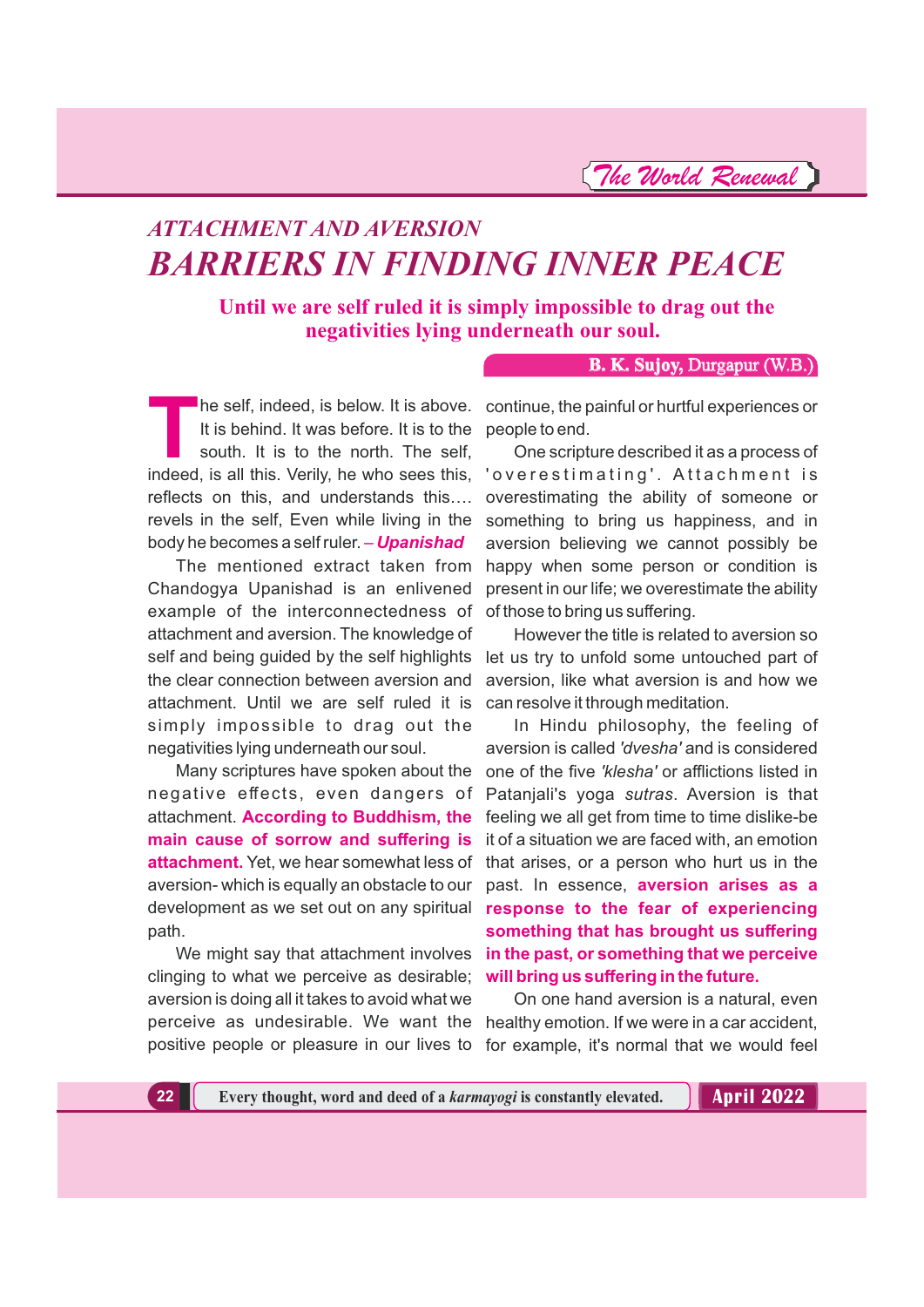some trepidation about getting behind the wheel again. On the other hand, if we were to become averse to ever riding in a car

Through the use of Rajyoga Meditation we can begin to cultivate a sense of awareness around our feelings of aversion as they arise, giving us a broader set of skillful means to address the challenges we face in our lives.

again, that would significantly limit our ability to get around. We see that there's a balance. Aversion becomes an obstacle to our spiritual and personal growth when we overly identify with the potential outcome of a situation, usually in a negative light. When we do, we become inflexible in our thoughts and actions. Aversion takes us out of our present experience in the here and now, placing us squarely within the confines of our monkey mind (small mind). In extreme cases, we may become overly judgmental in our thinking and treat others with suspicion and even hate.

The goal of Rajyoga is not to dissolve our entire afflictions, but to become aware of them, and conscious of when they arise and influence our day-to-day choices. Through the use of Rajyoga Meditation we can begin to cultivate a sense of awareness around our feelings of aversion as they arise, giving us a broader set of skillful means to address the challenges we face in our lives. When we learn to identify and acknowledge aversion, we train ourselves to become more flexible and open-minded in our thinking. This

ultimately frees us from the afflictions of judgmental mindset and the suffering that this kind of limited thinking brings with it.

In Rajyoga, the sacred text, mostly known as *'Murli'* or provides us seven tenets of action to get rid of aversion and attachment.

**The first tenet is to perform our duty without laying claim to fruits of action:** and non attention to the reward of work should not put us to inaction. Then, what is the use of performing actions when one cannot get any reward from them?

While the general motive to act is to get benefits, none can be sure that the actions so performed will lead to the desired results. The idea to accept that the result is not in our hands is reasonable and practical. If a student preparing for an exam is perpetually engaged in thinking anxiously whether he will pass or fail, there is every chance that he may not have any time left to prepare for his exams, and thus he is most likely to fail.

**The second tenet focuses on how to perform one's duty:** *Yoga karmasu kausalam* - 'Yog is skill in action', that is executing the work skillfully, perfectly, without any destruction. The work has to be performed with single-minded concentration. When horses want to run in different directions to enjoy the pleasure on the way, the chariot is bound to suffer in reaching its destination.

**The third tenet is to perform action by abiding in yoga:** that is by being in a state of equanimity, free of attachment or aversion, preference or prejudice, desire or anger, honour or dishonour. Only then such

**April 2022**

**Those, who are close to God and divine family, smile with contentment. 23**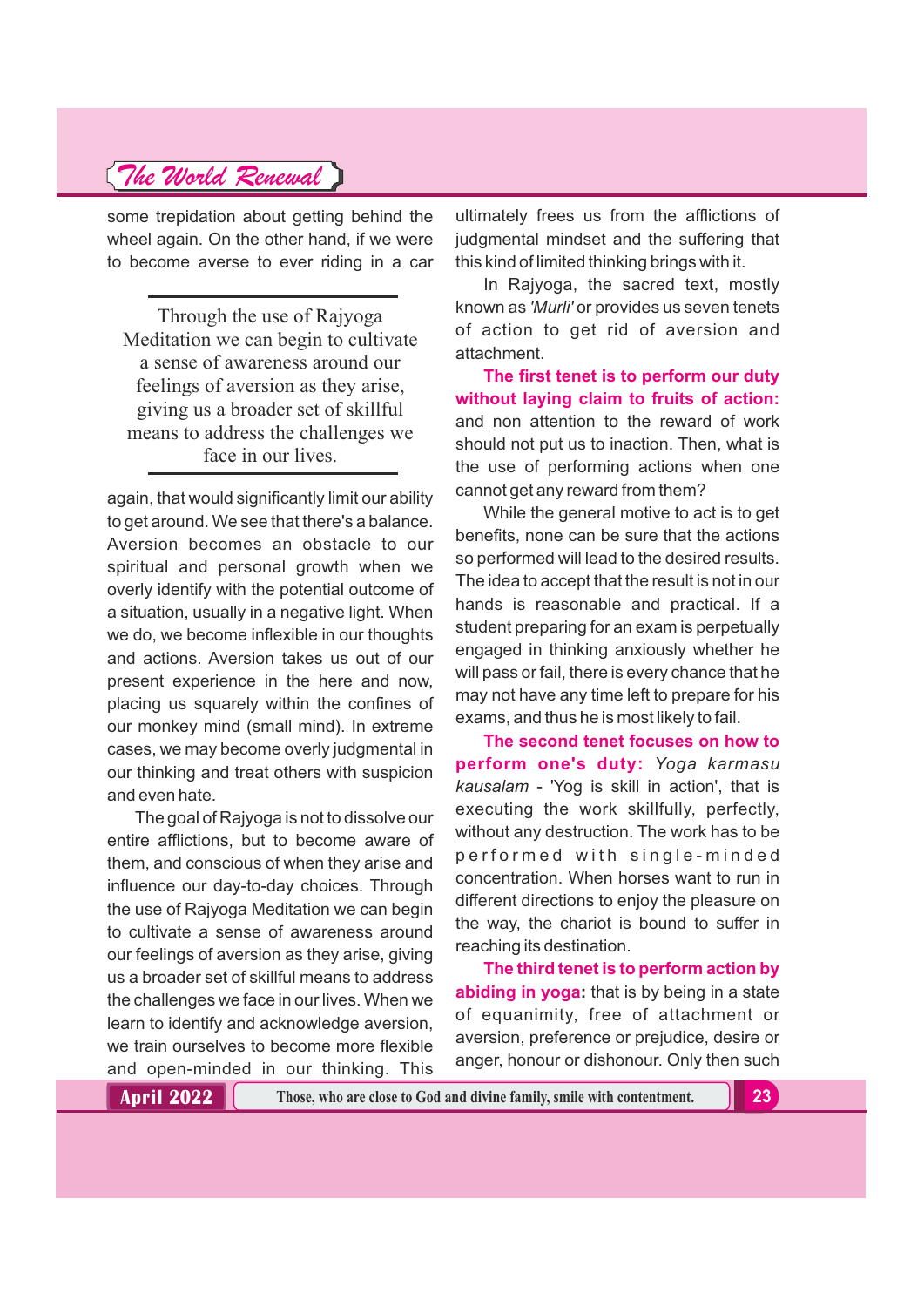actions will take the right shape.

swadharma, work that falls to our lot from from becoming restless, upset or depressed. hour to hour, as assigned by Society for the take up the responsibility of nurturing and bringing up his children well. The *swadharma* of a soldier is to fight and defend from the battlefield.

**The fifth tenet is to dedicate every action undertaken to the 'Supreme** but let us make a beginning anyway. **Father'** and also surrender fruits of action to as being done at 'His' behest.

performed may result in success or failure, gratitude and blessings.

**The fourth tenet is to follow one's** of this attitude of acceptance will prevent us honour or dishonour, gain or loss. Cultivation

larger good. Swadharma of a parent is to **undertaken throughout one's life should** the nation at any cost, and not to run away opportunity lost in reaching greater heights of **The final tenet is that all work lead to the purification of one's mind and heart** and God realization. Otherwise, the whole life is deemed wasted, and an consciousness. To achieve and maintain balance of mind may seem like a tough task

Him. It means that every action should be emotions, thoughts and actions that follow performed in a spirit of worship and are barriers to finding inner peace. detachment, and that there should be no Therefore the first step for dealing with both sense of doership. All actions are to be seen attachment and aversion is to become clear - The sixth tenet is that the results of all tendency, and only then to find ways of **our work should be accepted as if they** transcending them. Rajyoga meditation is are gifts of the Supreme Lord. Any action one such way; others are expressing Attachment and aversion, and the eyed about one's own negativities or neurotic

## **LAUGHTER: THE BEST MEDICINE**

**Teeth say to tongue: if I just press a little, you'll get cut. Tongue replies: if I misuse a single word, all 32 of you will come out.**

**Never make the same mistake twice.**

**There are so many new ones, try a different one each day.**

**The best way to make somebody remember you is to borrow money from him.**

**Yes, money cannot buy happiness, but it is much more comfortable to cry in a new BMW than on a bike.**

**Aguy shows up late for work. The boss yells "You should have been here at 8:30!" He replies: "Why? What happened at 8:30?"**



**24 Become a great donor by donating treasures of peace, bliss and happiness. <b>April 2022**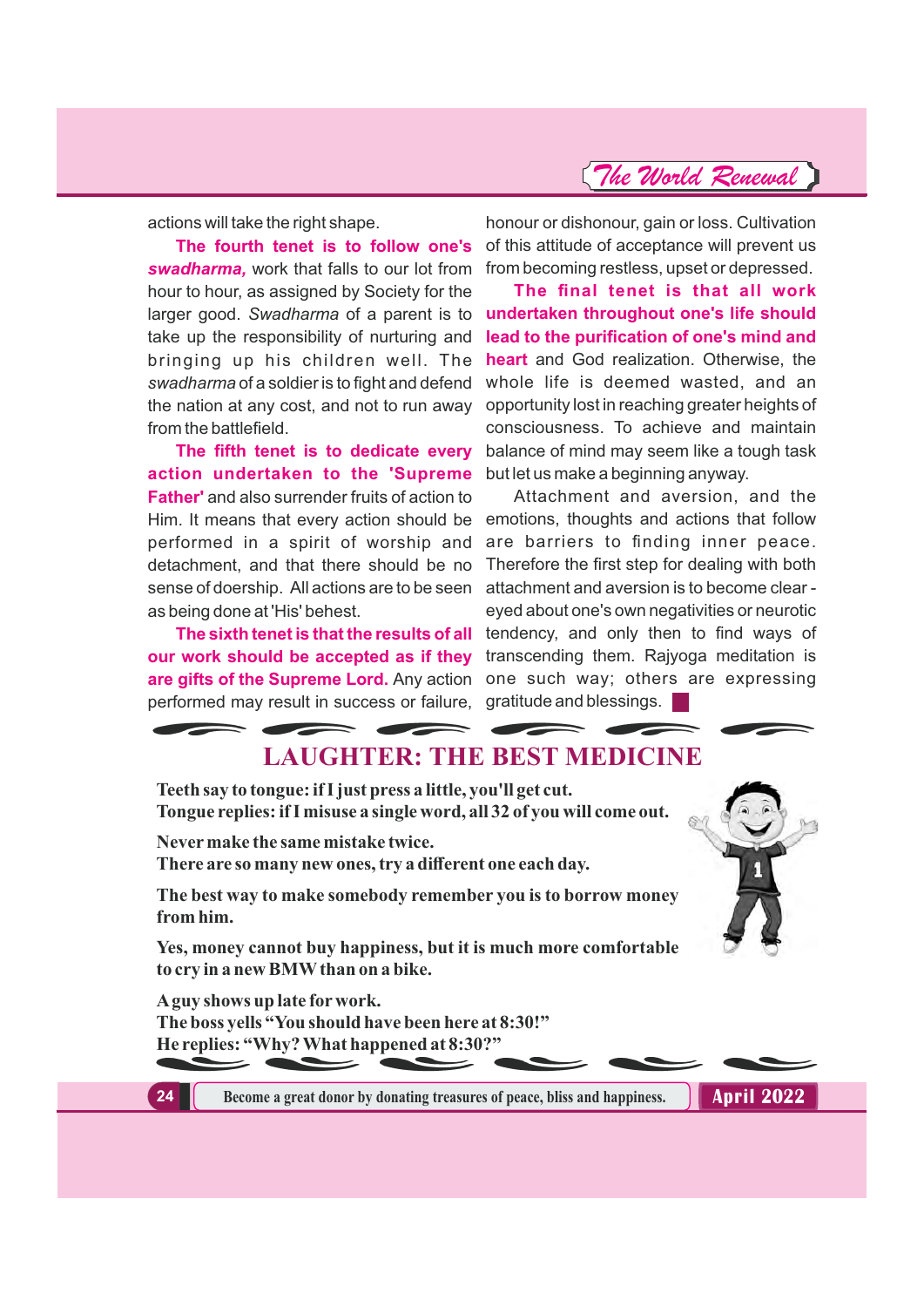# **YOUR REAL NAME IS TRUTH**

**What is important in your life, is not the name you were christened with, but the name of your eternal soul**

### **B.K. David, UK**

Now everyone has a middle name of<br>some kind but there are some<br>common names such as Body<br>Conscious or Unhappy Peaceless Big some kind but there are some Conscious or Unhappy, Peaceless, Big **it?** Head, Bossy, Stressed or Worried. Do you have a middle name? Some middle names they wish to remain hidden, such as Sinful, Angry or Degraded. ow everyone has a middle name of privacy of their family home.

Their close family members, of course, get to know well their middle name but those with such names as Violent, Drunk, Thief or Lazy do not like their middle names to be known, and try to keep them hidden from other people.

Even they know their middle names pollute their soul and mind but having such a narrow boring, basic life, they trap themselves in a self-made cage of no discipline where they become more corrupt each day.

Behind these cage bars they try to keep their middle names a secret as they are ashamed of them but these names reflect accurately what they have become. Their names become evident when seeing such people behind their unhappy bars their faces are always miserable and their activity being savage, animal-like, especially in the

common names such as Body **bright and heavy and like everyone to see Do you wear a medal that is so big,**

> There are some that are even proud of their Names such as Angry Man, Jealous Man, Bossy or Greedy and think it is good, even natural, considering their plight, to have such names that reflect their inner strength and character. They like to show off their name as often as possible as they feel they wear some kind of medal of courage that should be noticed – and often.

### **Common is the first name Unhealthy**

Stressed, Worried and Tired are all very popular and common first names. Rare now do you find a person called Happy, Peaceful, Healthy, Spiritually Disciplined, Content, Viceless, Alive or At One.

To have such friends and their company, even occasionally, would be a blessing for most as company does influence you greatly and as they say: company can take your boat across or sink you.

The name on most people's boats causes stormy weather to follow them everywhere and many end up being blown on

**Loving children receive the blessing of a constantly flying stage from God. 25**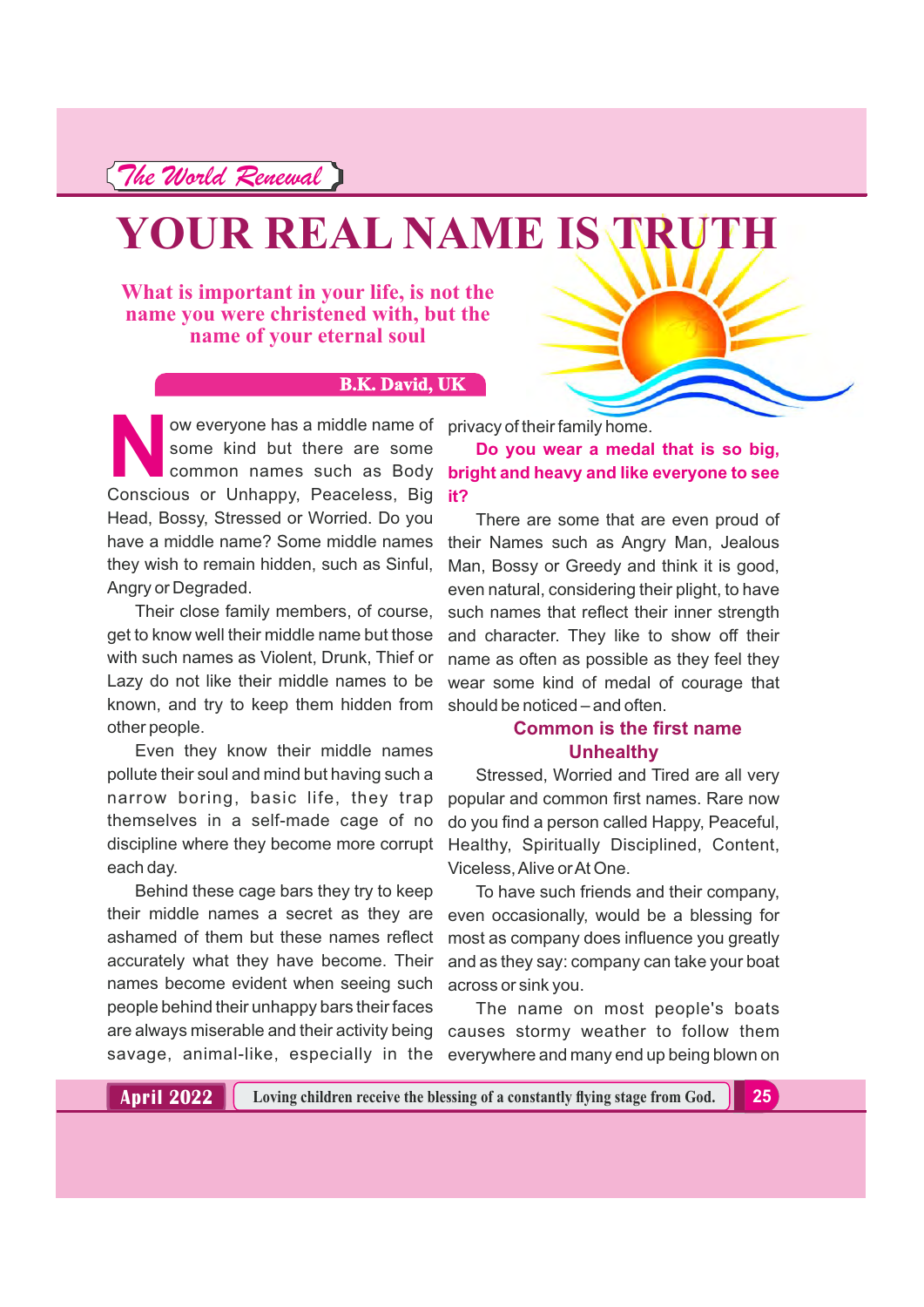to the rocks and drowning in storms all of their own making.

### **The common denominator between happiness and sorrow is space and whether you are living in man's outer space or you own inner spiritual space**

This important choice is all yours but many have made the wrong choice and are now completely lost in a void that they only know how to fill with vice and bad habits, materialism, greed and body consciousness and with aloof these comes many long tails causing endless sorrow, worry and stress.

There is infinite space with your mind for you to create happiness yet one can see everywhere people living in great sorrow as they have chosen to live in man's outer space that has infinite room for them to make a sad life for themselves.

Surgeon, shop worker, street cleaner and sweet maker have all made their choice and are now either sailing in calm seas enjoying endlessly beautiful sunrises and sunsets, or fighting storms which might see them drown.

**The difference between happiness and sorrow is that of a forced TV smile for the camera and a real smile: a TV smile has to be paid for and always ready on cue.**

A natural smile from the soul is free and shows the person's mind behind the smile is also free and has no worry or stress and their thoughts at that time are good.

### **The toothpaste of truth is available to all**

This toothpaste comes in one size and

one flavour as once in a person's mouth, it transforms and can meet differing requirements with greater and lesser results.

The problem is that people brush their teeth countless times a day with the toothpaste of falsehood and body consciousness in order to look good but then, this toothpaste makes it very hard for them to smile with sincerity.

Falsehood is responsible for many pains for many people and their cause is unknown but it's falsehood that can be the root cause to toothache, backache or heartache and if science cannot see it, they are also blinded by their pains, blinkers and the sun of falsehood.

The toothpaste of truth costs nothing and all you need do is get up from the life's supermarket floor and stop crawling, stand up straight and stretch yourself (your mind) and make effort to reach the top shelf and put a tube or two in your basket (mind) and as soon as you get home, start a new cleaning regime with this toothpaste that can influence your soul and thus, change your life and your smile from fake to real.

### **Many can be seen often crawling around on this shop floor down the sweet and meat aisles having greedy thoughts.**

Greedy thoughts are better than bad thoughts but both of these and their many brothers and sisters will stop you from having elevated, happy thoughts. Many walk round this shop with many bites all over them from their conscience biting them

**26 The more people insult you now, the more they will sing your praises later. <b>April 2022**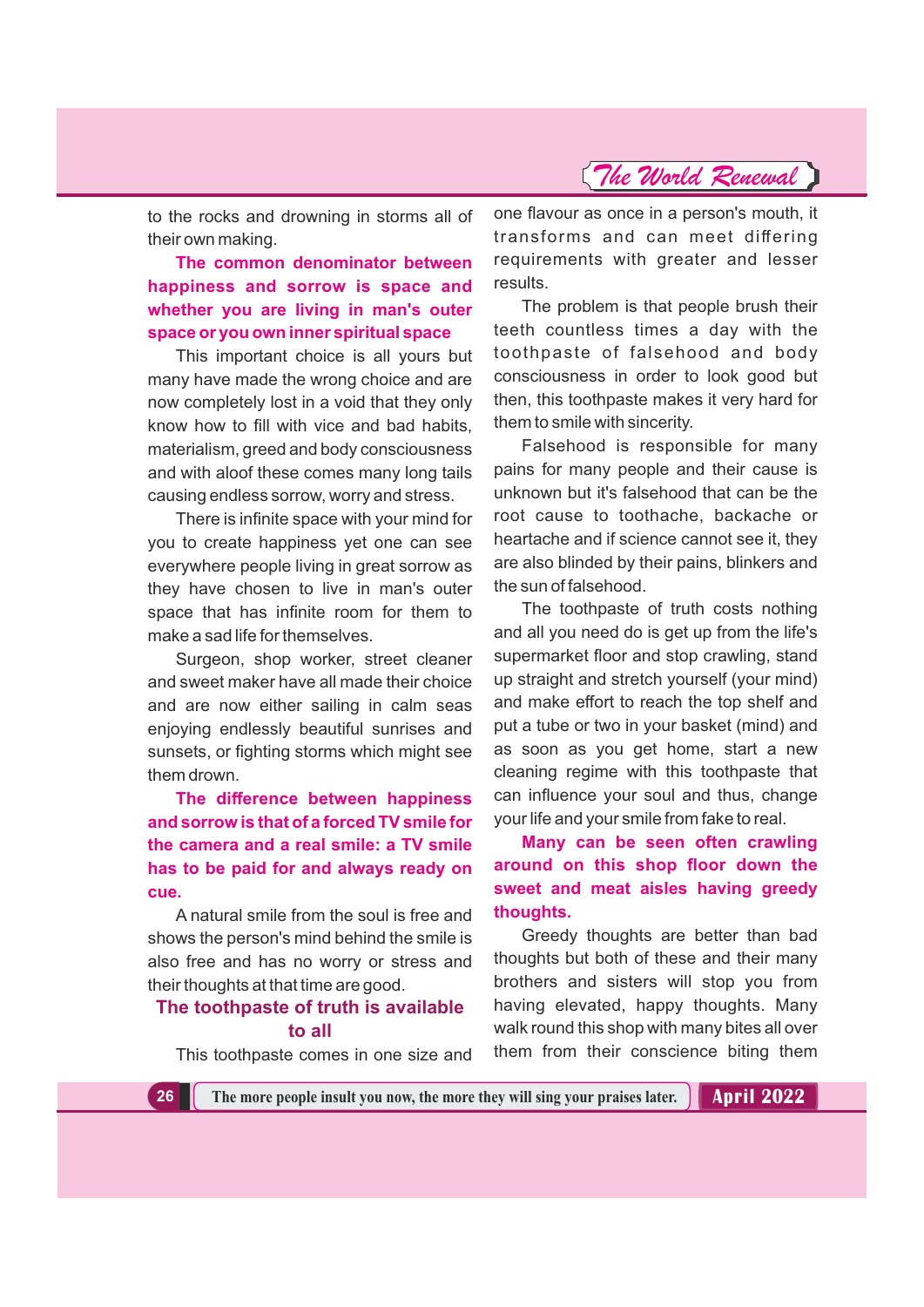when they feel they are moving closer to being degraded.

Living so low down near the floor they cannot see this Toothpaste of Truth (ToT) above them which from their present position, is very much out of sight, out of mind and out of reach.

This pure, natural, organic toothpaste called **Truth** is made from the purest ingredients that are 100% truth.

This Truth comes not in a box or a tube as Truth is invisible and becomes apparent and easy to see when applied on the toothbrush of truth and put into your daily actions which of course, all takes effort and time.

Anything and everything we do brings a reward and result and if you give your time and put effort into stamp collecting, it will bring its own unique rewards that will make you happy. If one applies one's life to trying to live a life by always putting their soul first and at the forefront of each and every one of their actions and tries sincerely to help others see their own soul and the falseness and negative implications of them seeing themselves as a body, it too will bring a unique reward.

Yet there is a huge difference from being an expert in grading and collecting rare stamps and making yourself worthy of going to heaven by gaining a Godly stamp on your soul.

I can say with honesty, I really like spiritual stamp collectors and seeing their albums of rare events and successes.

### **It's possible to stand under a rainbow and as you move, change colour?**

The difference between real happiness and today's common temporary happiness that's on offer everywhere you look, is the difference of standing on top of a cliff edge, far above the sea, admiring the incredible beauty, the wind and sun, and to that of standing on stool in your lounge facing the wall with a hammer and nail in your hands trying desperately to hang a very heavy framed photo of a sea view that had already been dropped on the floor and which now has cracked glass that looks as if it might fall out the frame.



# *FORGIVENESS*

Why is it hard to forgive others? Usually because we believe that they are 90% to blame for the problem, that I am not as bad as they are. So I start to carry the load of other people's actions. If my ego is too hurt, I will have the sense of correction, of justice: 'I know I am right', 'That is not fair'. But if I start to forgive from the heart, sincerely, then this kind of feeling and attitude begins to dissolve. I remain humble and this forgiveness will bring me closer to others. Then I do not carry regrets or anger, I just let go and remain light.



**27**

**April 2022 No obstacle can come if you remain under the canopy of God's protection.**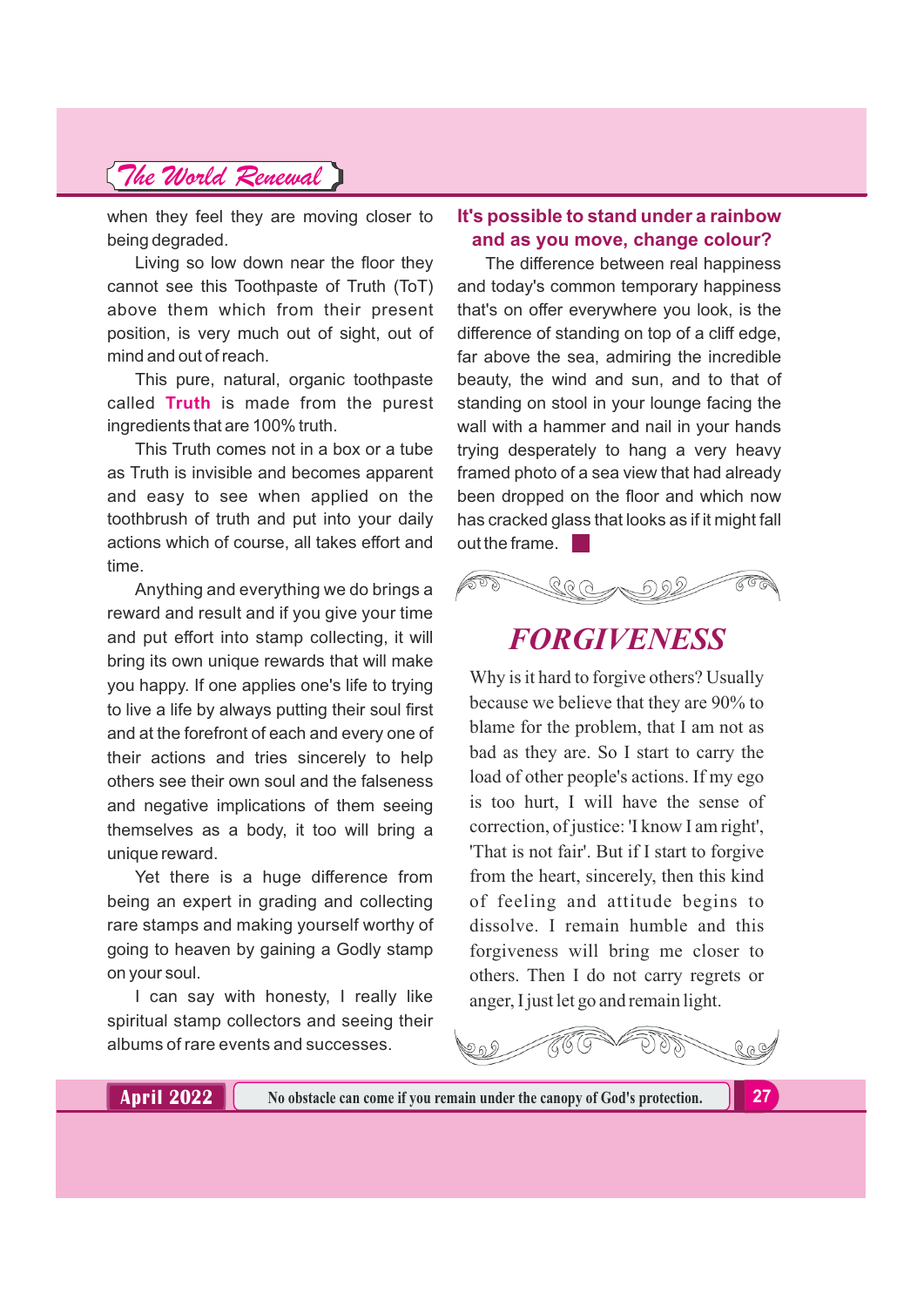*The World Renewal*

**From the Melodies of Mateshwari Jagdamba Saraswati** 

# *CHANGE YOURSELF TO CHANGE THE WORLD*

hatever actions we perform<br>throughout the day, are recorded<br>in the form of sanskars. So, we<br>have to be careful about the quality of our throughout the day, are recorded in the form of sanskars. So, we have to be careful about the quality of our actions. We have to manage our own *karmic* account. It is not that one is free to do, throughout the day, whatever one wants to do, and neutralize that by some charity or donation in the evening. No, we have to be careful and cautious in whatever we do. At the end of the day, we must see whether what we did was vicious or viceless. This is known as maintaining day-chart. Before going to sleep at night, one should give 10- 15 minutes for this work. One should see how the whole day was spent.

Some people note down everything that happened under the influence of anger or other vices. We should be cautious about not to repeat the mistakes the next day. Along with this, we should keep a chart for removing our previous burden of sins. We should finish that as well. For the sake of this, our Supreme Father's teaching is: "Remember Me." We should check for how long we remembered Him so that the previous sins are wiped out.

When you keep these things in mind, you will be careful the next day. As we continue to be careful and cautious, our actions will continue to become better with each passing day. We wouldn't commit sins. We would save ourselvesfromsins.

The vices make us bad; we become unhappy because of them. We suffer



because of sins, don't we? Now the main thing is to get rid of sorrows by eradicating our sins.

Why do people call out to God and remember Him? Of course, for happiness and peace. This is the aim. However, how do we attain this aim? Only through practice. Here, we do things practically, so this is known as the Practical College. Through this practice we make ourselves clean and pure. Then we attain in the New World, our household that is ideal, original, ancient and pure .

One goes to medical college to become a doctor, as the knowledge of science along with its practice can make him one day a good doctor. Similarly, we also have to constantly practise to get rid of the vices, or sinful actions, by studying in this spiritual

**28 Goon sowing the seeds of pure feelings without waiting for the fruit to emerge. <b>April 2022**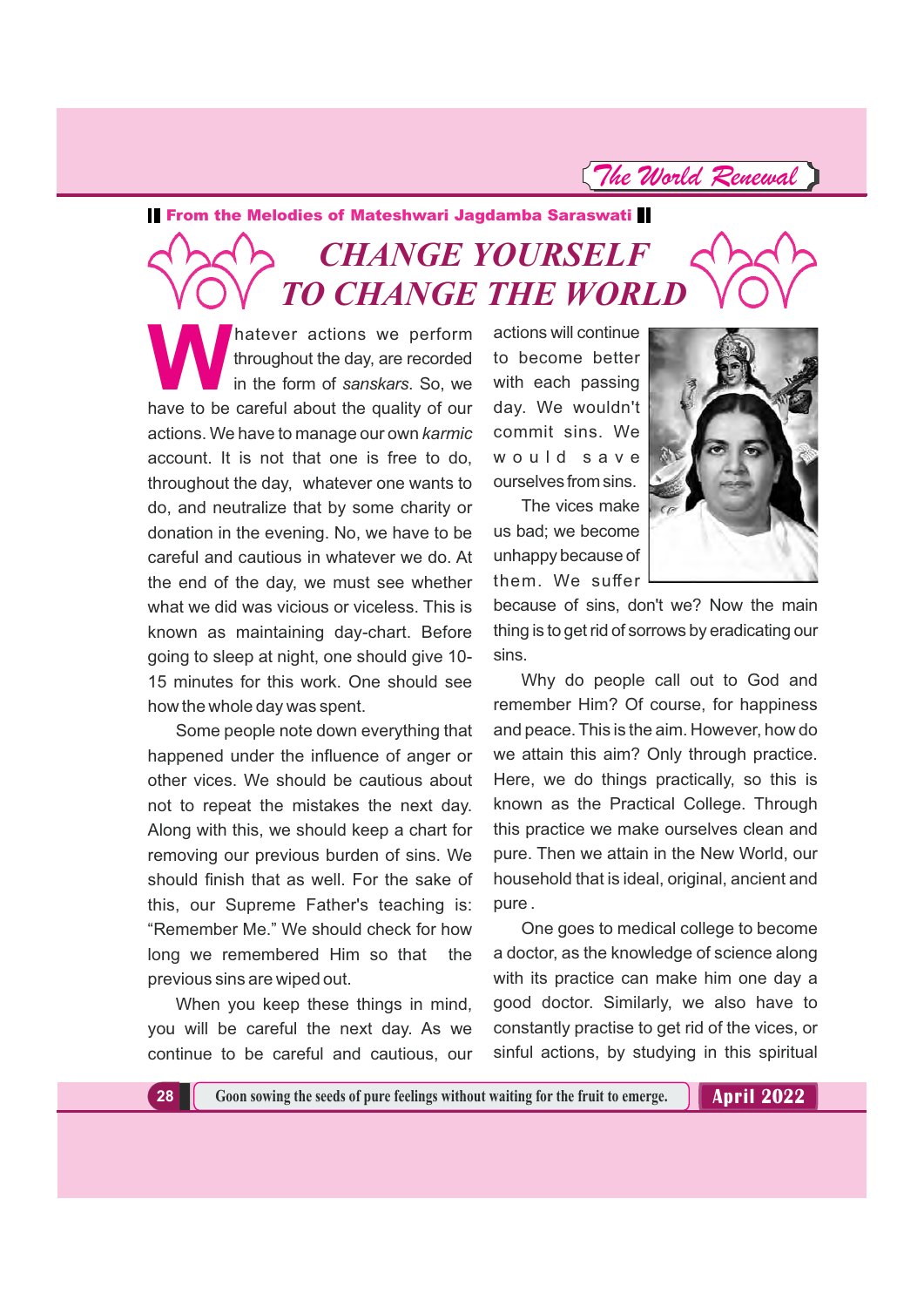college. The degree of our cleanliness depends on the amount of this practice.

What is the object of cleanliness? To be a deity. It is sung that deities are pure and clean. The praise of deities is that they are replete with all virtues, completely vice-less .

We were deities earlier. Now, we are spoilt, so we have to regain that deityhood. It isn't that there is some world other than this where deities live; rather it is we only who have to cultivate divinity in this world only. It is we who fell down and now it is we who have to ascend. How? The supreme Father comes and explains the way to climb up. We have to understand it and move accordingly.

### **The Ideal Is In Front Of You**

We now have to receive our inheritance. or birth-right from the Supreme Father. One should also bear in mind that one will get the inheritance only from Him so we should

establish our relationship with Him. Until now, that relationship was broken. Now, the Father has given us light: 'You are Mine, and you must remain Mine.' Practically, just as a worldly father and children belong to each other, the Spiritual Father says: 'Belong practically to Me, with body, mind and wealth, and move along.' How to move along? We have an ideal example in front of us. Brahma Baba in whose body the Father descended, dedicated his all, his body, mind and wealth to Him. He made everything belong to Him. Similarly, follow the father Brahma. The Supreme Father gets it done through a human being, to show us the example. So, one should do this and continue in this way. There is nothing to ask about or get confused about. It is very straightforward. One should just continue to move on.

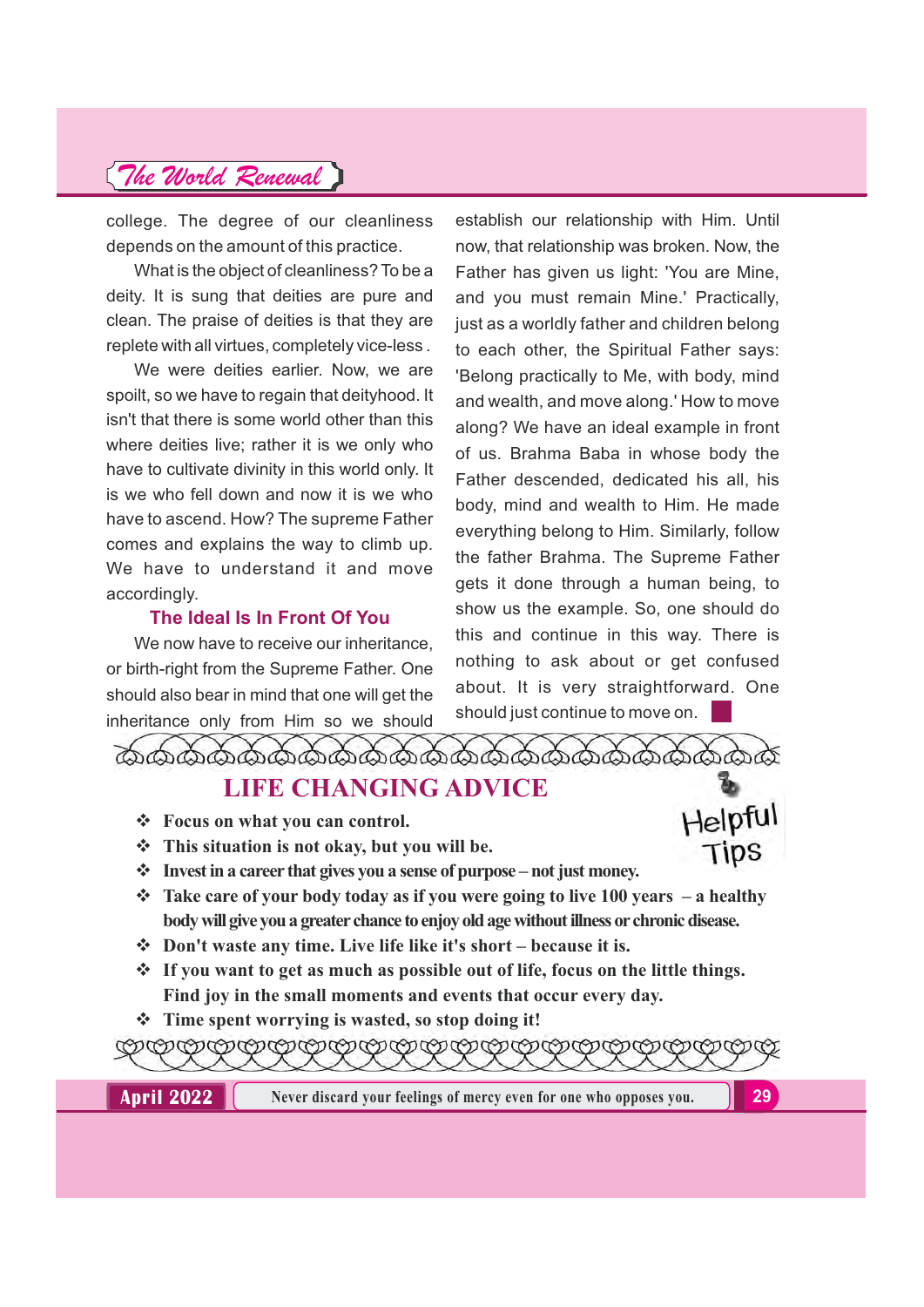*The World Renewal*

# *STAYING BEYOND THE MORTAL WORLD*

**What does detachment exactly mean and how to achieve it?**

#### **B.K. Ram Singh, Rewari**

king had great fame. His only<br>daughter was very pious and full of<br>detached feelings. Keeping such<br>feelings in mind, the king had decided to daughter was very pious and full of detached feelings. Keeping such feelings in mind, the king had decided to marry her with a disinterested fakir. Fortunately, he also got the address of a fakir and he married his only daughter with that fakir.

The king was pleased that he had sent his daughter to the right place, where her feelings would not be frustrated, she would remain awake. The marriage took place and the king's daughter came to his hut to live with her fakir husband. After reaching the hut, she started cleaning it. She saw that a *chhika* was hanging in the hut's shed. When she took it down, she found that there were two dry *chapatis* lying in it. She was very surprised and asked her mystic husband, "Why are these *chappati* kept here?"

The fakir was stunned. He said, "There are two loaves, tomorrow both of us will eat one chapatti together, the day will pass." Listening to the husband's words, the wife laughed a lot. She said, "My father had married me to you considering you to be a recluse and a non-possessive fakir. But I



see that you have started worrying about tomorrow's food from today itself. One who is tormented by this type of anxiety cannot be a true fakir, that is, a Vairagi."

She further said that even the animals that eat the grass do not worry about the next day, nor do the birds keep anything for the next day. Then we are human beings, if we get it, we will eat it, and otherwise we will spend the time in contemplation of the Supreme with joy.

Hearing the words of his wife, the eyes of the fakir opened and he started praising his wife, "You have opened my eyes today, I was living in darkness. What is detachment? Its secret is now beginning to be understood by me. It is a great grace of God that I have got a wife like you."

#### **What Is Detachment?**

Detachment or *Vairagya* is the quality of shunning worldly attractions. Vairagya is a key to progress on any path, more so on the path to the pursuit of the truth. D**etachment means inner strength, and the ability to function calmly and with full inner**

**30 Constantly remain set in your soul-conscious position to upset all oppositions.**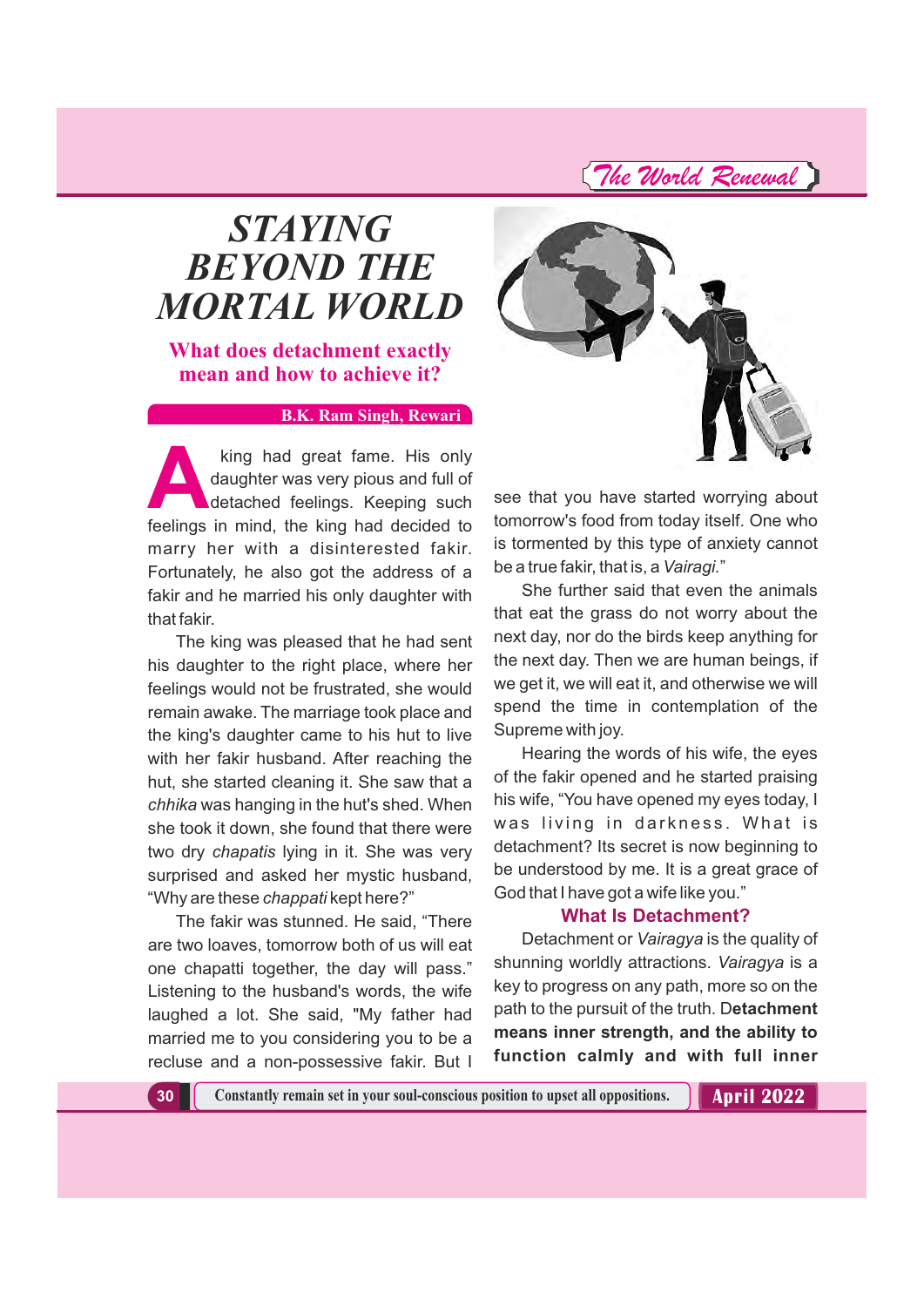**control under all circumstances**. It means while living in the world, I don't want anything from this mortal world. There is no desire. There is no desire, and we are satisfied in every way with what God has given. If you keep your disinterest in your desires for food, drink, clothes, honour, pride, all of these, then only you will be able to survive.

### **When and how will dispassion come?**

1, When a person gets attached to spirituality, then his intellect will go beyond the limit and will go into the unlimited, then dispassion will come, that is, who am I? Where did I come from? Where to go? What are my fundamental qualities? What is my religion? What did you bring with you and what will go with you etc.? Dispassion will come only from understanding the essence of life with such thoughts. But dispassion will also come when a person says, "I have sacrificed a lot, but if you renounce this renunciation, then dispassion will come." This world is mortal and the end time is also going on, that is, this world is now going to become a graveyard, a world of the dead, and whatever is visible with these eyes, is all about atom bombs, natural calamities, it is about to end with the destruction of the excess of the five elements. If all these memories remain, then dispassion will come.

2. Looking at the time, now it seems that the anchor of everyone's intellect is about to rise. Every human soul has to go to his sweet home (the Supreme Abode).

Everything that is in front of us, that which we consider to be ours, has to be given up. For this, detachment is very necessary. Therefore, as a trustee, take care that all this belongs to God, I am only an instrument, then you will become lighter in your intellect, this is dispassion.

### **What are the problems in adopting dispassion?**

Public shame becomes the biggest obstacle in adopting detachment of man. A person does not adopt dispassion even because of body pride. Conflicts in the old habits of human beings also create obstacles for dispassion. Many people are deprived of the attitude of detachment even due to jealousy. Even a person who is endowed with material comforts cannot adopt dispassion. Even due to physical ailments, people stay far away from detachment because their mental condition and weakness compel them and nothing can be sacrificed from them. Natural calamities also make man so helpless that he has to depend on others, so the matter of dispassion is a far cry. The attitude of vision also spoils the balance of the person, even if he wants, he cannot adopt dispassion.

### **Problem solving by the attitude of unlimited dispassion**

**Body pride**: Quit body conscious, that is, this body is perishable, it is not going to go with the soul. We have come alone and have to go alone. This world is a playhouse and all of us souls who are imperishable, are guests on this stage of creation.

**Old nature** *sanskars:* In order to avoid

**April 2022**

**Your power of love will transform the adverse situations and make them light. 31**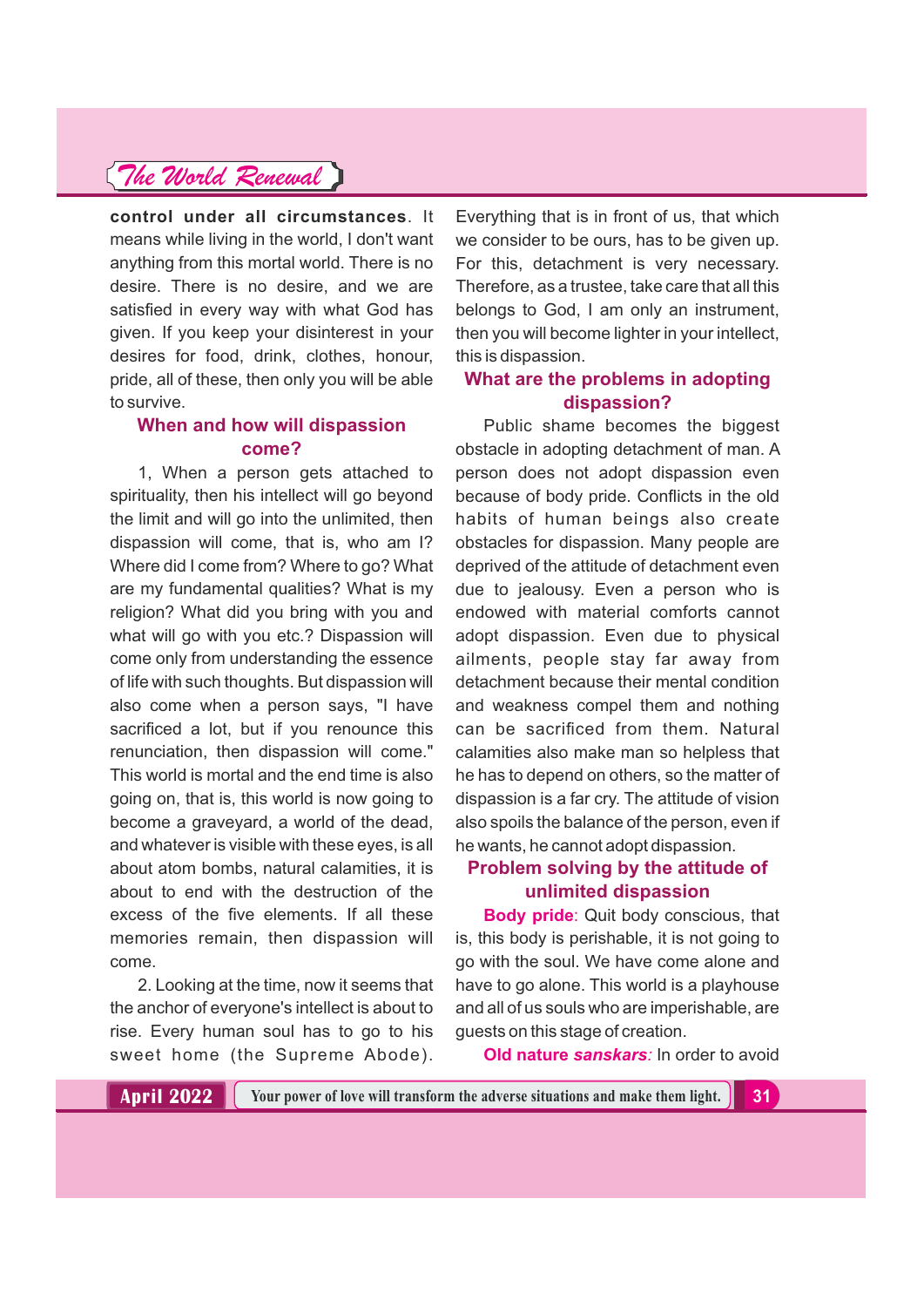*The World Renewal*

conflicts with old *sanskars,* you have to emerge your original and eternal sanskars. Always keep your divine nature in your memory. Our old sanskars are currently the sanskars of Ravan, and once the soul becomes established in its original religion, the power of adjustment will come. The confrontation will end.

**Jealousy**: No one can snatch someone's fortune. Every soul has its own part. All of us souls are children of the one divine Father. Give respect to elders, affection to the younger ones. If there is sweetness in speech and simplicity in conduct, then jealousy and hatred will end due to this unlimited disinterested attitude.

**Desires for materialistic pleasures**: Today, the attainment from material pleasures is of short duration, that too perishable. But God is giving us the unlimited inheritance of 21 births. Therefore, renounce desires for material pleasures and adopt the attitude of disinterest.

**Physical ailments**: Time-proof, it is also natural to have diseases in life, but the old account of karma is also associated with us, which has to be redressed only through these diseases. The body can be sick but if the mind is healthy, one can overcome such papers.

**Natural calamities**: This is the time of world change. Natural disasters are bound to come from the five elements, the knowledge of which God has already given us. Nature will be helpful in the establishment of the new world and the destruction of the old world, that is, the

destruction of *adharma.*

Keeping the above things in mind, three symptoms of disinterest in a person become apparent. First, he succeeds in the attitude of unlimited disinterest and attains success. He succeeds his time and breath. Considering this body also as God's trust, every work means service. **Second**, even while living in a householder, he considers himself to be a trustee i.e. instrument, that is, *Karankaravanhar* is the Supreme Soul. In this last time the *Leela of Leeladhar* (God Shiva) is going on because to have strong dispassion from this world is also like fire. **Third**, he must consider whether he has this recluse life? Greed is not the thorn of attachment. The time of destruction is very near; now make your state a recluse, because dispassion is such an inner force that makes a strong recluse.

When I have nothing, renouncing everything, one day everyone has to go away from the world, and then while living in this body, feel that this body, mind and wealth are all given by God. No one is mine, everything belongs to God. This renunciation leads us to dispassion. The soul is playing a part in this world on the stage of creation through this perishable body. Leaving this, my soul has to go back to my home (the land of peace, the land of liberation, the land of nirvana, the Supreme Abode, Shivpuri, all these are one), remember this. So, you will have unlimited disinterest in this world and you will not be unhappy.

**32 One, who surrenders even his service to the Father, is really a surrendered soul. April 2022**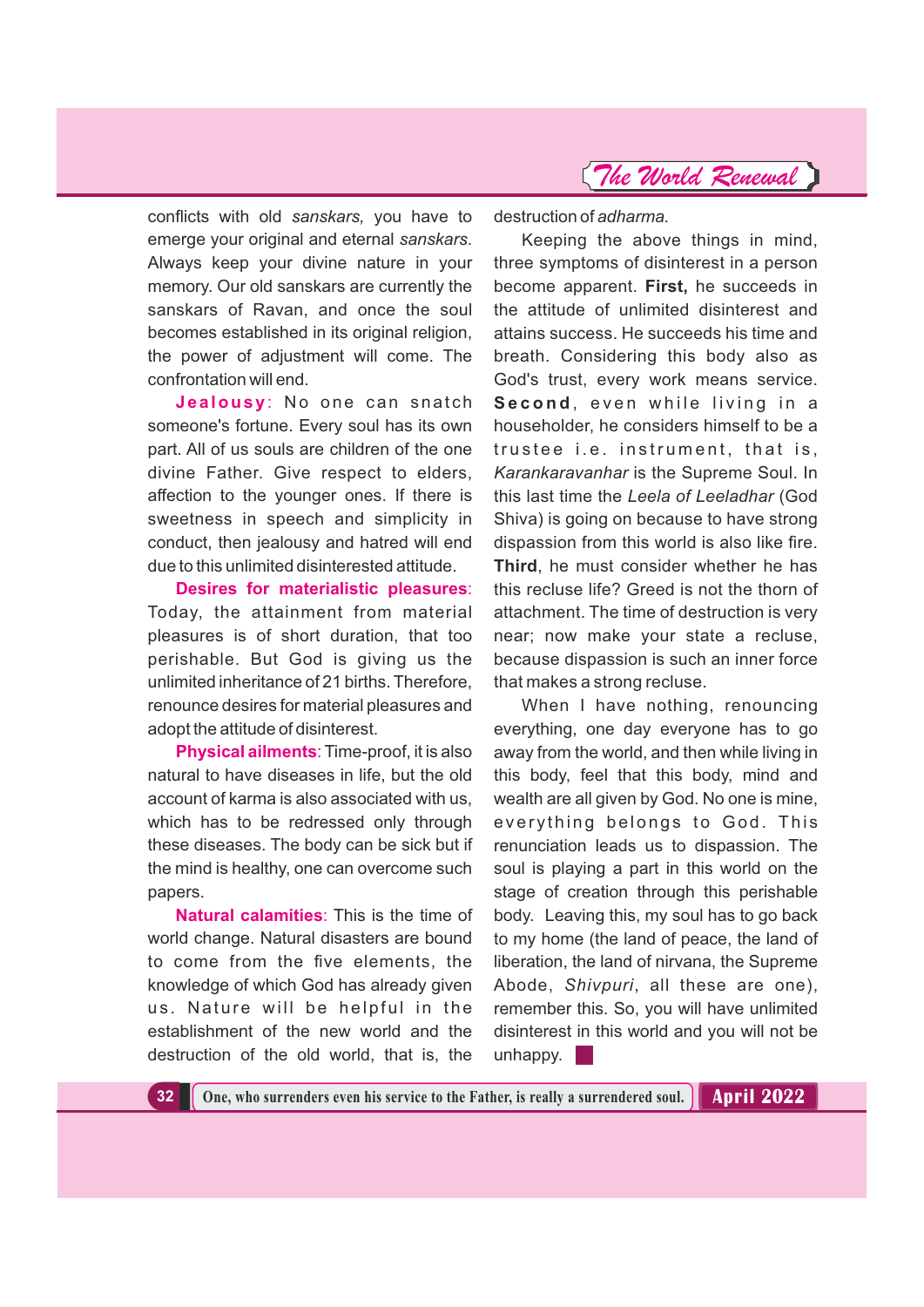# *CRYSTALIZING OUR DREAMS INTO REALITY*

**Our dreams and aspirations are like**<br>little seeds, invisible to the outer<br>world. They could be different things<br>for different people, but you alone will have little seeds, invisible to the outer world. They could be different things for different people, but you alone will have your dreams as no one else has them. The seeds sleep deep in the heart of the earth's darkness, until someone among them is picked up with the desire to awaken. Then this little seed stretches itself and begins, shyly at first, to push a charming little twig upwards towards the sun. In the same manner, everything that exists today in this world was at first created in our minds essentially. Learning the art of creating thoughts in our minds, our inner world, very consciously is very important. Otherwise what happens in the outer world would not be anything more than purely accidental.

**An organized mind is one which is away from unnecessary movements, absorbed in its originally created pure thoughts. Such a mind then organizes the whole system.** Our body, mind and fundamental life energies are then all organized in one direction.This alignment has to be kept focused in one direction for some time – the direction of our dream, which we want to achieve and fulfill. Besides that, it is also important to have faith in the Supreme Soul. If we have a strong desire to achieve something, but also keep thinking about the limitations, which acts as an obstacle to the fulfillment of the desires, it creates internal conflict. A thought is a powerful vibration, and

faith is a means to reduce negative thoughts. This resonance of positive thoughts is fundamental to success.

We have to know what we want to create in our lives that we care about. This has to be manifested very clearly in our minds. If we want to become mentally strong, we also have to become responsible for what we desire, and what we don't and make choices accordingly. Just like a flower, in the preparation of her beauty, chooses her colours with the greatest care. She adjusts her petals one by one. It is only in the full radiance of her beauty that she wishes to appear. And then one morning, exactly at sunrise, she suddenly shows herself. In the same manner, our inner mental preparation done with care will create beautiful outer realities for us. While it's very important to have conviction in our values, it's also important to be accepting others and enhancing our inner being. Else we may find ourselves alone at some point of time. Hence, honesty with humility, along with unconditional acceptance is also important.

Souls are capable of love, joy, blissfulness and compassion. All that we are seeking right now is pleasantness within and around us. If we find it in our mind, we call it peace. In relationships, it becomes love and compassion. And in energy, it becomes blissfulness. This is all that a soul is looking for. The ability of a human soul to stand on its conviction is immense. It is the World

**April 2022** Always remain content with the self, the God Father and Godly and worldly family.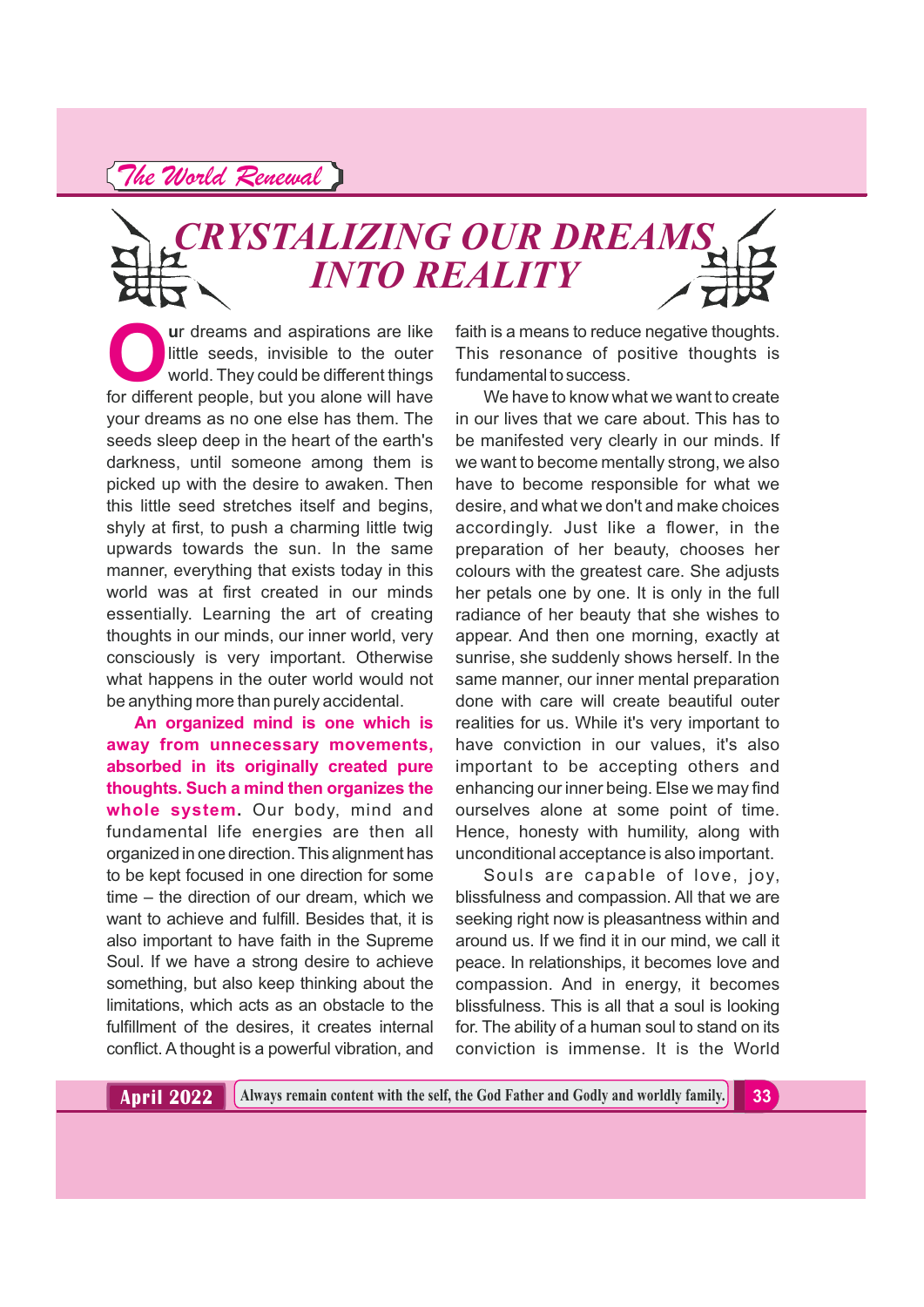Drama's plan to decide what's possible and what's impossible and God is also with us at every step. We, as souls, have to strive for our dreams. We should never use the past experience to decide on what can happen tomorrow. Meditation is all about transforming yourself from body consciousness to spiritual or soul

#### *Is Religion Serving Its Real Purpose Today?* **Contd. from page ... 3**

countries and religions. This continues till the present day when it has taken the form of extremism, fundamentalism, communal riots and war.

No doubt the major religions in India have stressed non-violence and have not been coercive in their approach and have also been more tolerant, yet there has been a considerable element of ritualism, casteism, superstition and blind faith in them.

So, though religion, as known to history, has not led man to moral heights, to peace and to liberation from evil, which were its professed and, *implied aims*, yet *Dharma*, which is a Hindi and Sanskrit word, for which the 'Religion' is wrongly used as a synonym, consciousness; not in search of the divine, but a journey towards becoming an embodiment of divinity. If we keep the doors open to this dimension of spiritual thought, and realize that the source of all positive creation is within us, it will transform into a power that will create reality out of our thoughts.

can fulfill all these three objects. The word 'Dharma', in fact, stands for those set of values and those spiritual principles which stabilize a person in purity and peace. Call it *Swa-Dharma* if you please because purity and peace are the real and original nature of the self. **The world, today, needs such** *Dharma* **or Universal religion which can unite man to his Creator, can lead to improvement of interpersonal relations and can restore peace and harmony in the society.** It is this *Dharma* which God Himself establishes at the end of every cycle, as the Gita says. The Brahma Kumaris Ishwariya Vishwa Vidyalaya imparts teachings in such universal values and spiritual and moral laws.

### **Subscription Cash Payable through Money Order or Cash**

(Inida)Yearly: 120 /- Life Member : 2,000/- (Foreign) Yearly-1,000/- Life Member-10,000/-

"The World Renewal", Gyanamrit Bhawan, Shantivan - 307510, Abu Road (Rajasthan)

**For Online** Bank: State Bank of India, A/c Holder Name: PBKIVV (WR & Gyanamrit), **A/c No:** 30297656367, Branch Name : PBKIVV, Shantivan, IFSC Code: SBIN0010638 : **Subscription:** A/c No: 30297656367, Branch Name : PBKIVV, Shantivan, IFSC Code: SBIN0010638

**- CONTACT US -**

Mobile:09414006904, 02974-228125, **Emails:** omshantipress@bkivv.org, worldrenewal@bkivv.org

**Edited and Published** by B.K. Atam Prakash for Prajapita Brahma Kumaris Ishwariya Vishwa Vidyalaya, Mount Abu and Printed at: Om Shanti Printing Press, Gyanamrit Bhawan, Shantivan - 307510, Abu Road, (Rajasthan).

**Chief Editor:**B. K. Nirwair, Pandav Bhawan,MountAbu.

**Associate Editors:** Dr. B. K. Ranjit Fuliya, Delhi and B.K. Onkar Chand, Shantivan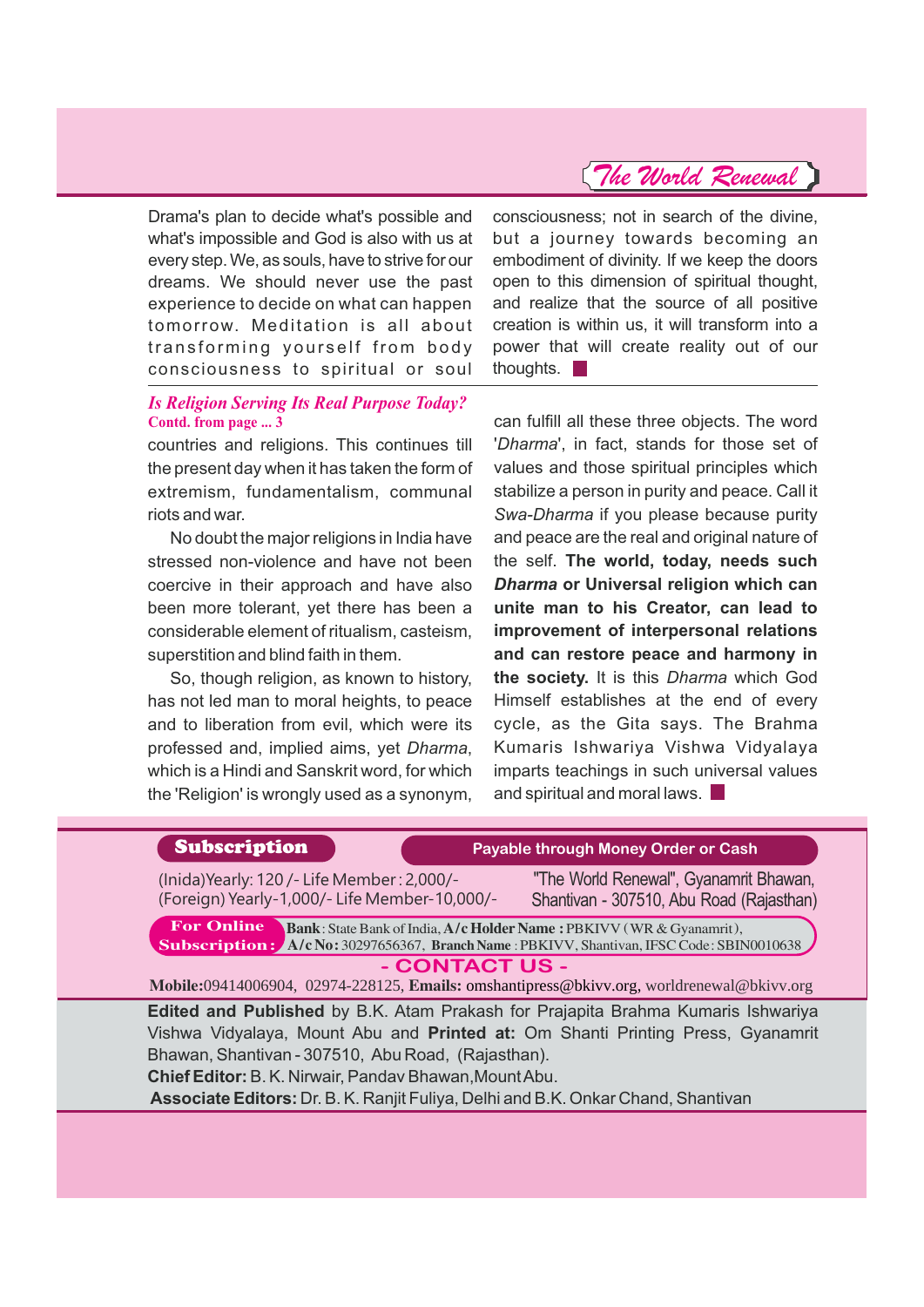

Mumbai (Mulund): HE Bhagat Singh Koshyari, Hon'ble Governor of Maharashtra is presenting 'Samaj Ratna Award' to BK Godavari at Raj Bhavan.



Bhadrak (Odisha): HE Prof. Ganeshi Lal, Hon'ble Governor is felicitating BK Manju on the occasion of Jagannath Mahotsav.



Sirsaganj: B.K. Geetanjali is greeting Mr. Jaiveer Singh, newly appointed Minister for Tourism and Culture of UP by presenting bouquet.



Bahadurgarh: Mr. Manohar Lal Khattar, CM of Haryana is being presented Godly gift by BK Vinita and BK Surender.



Mohali: International Women Day Program is being<br>inaugurated by Ms. Baldeep Kaur (IAS), Special Secretary (Home), Bibi Paramjit Kaur, former Chairperson Punjab State women commission & Member of SGPC, BK Prem & BK Rama.



San Francisco (USA): BK Vaishali is hoisting Shiva Baba's Flag in Antarctica (continent, where no humans reside) spreading the message of peace and unity.